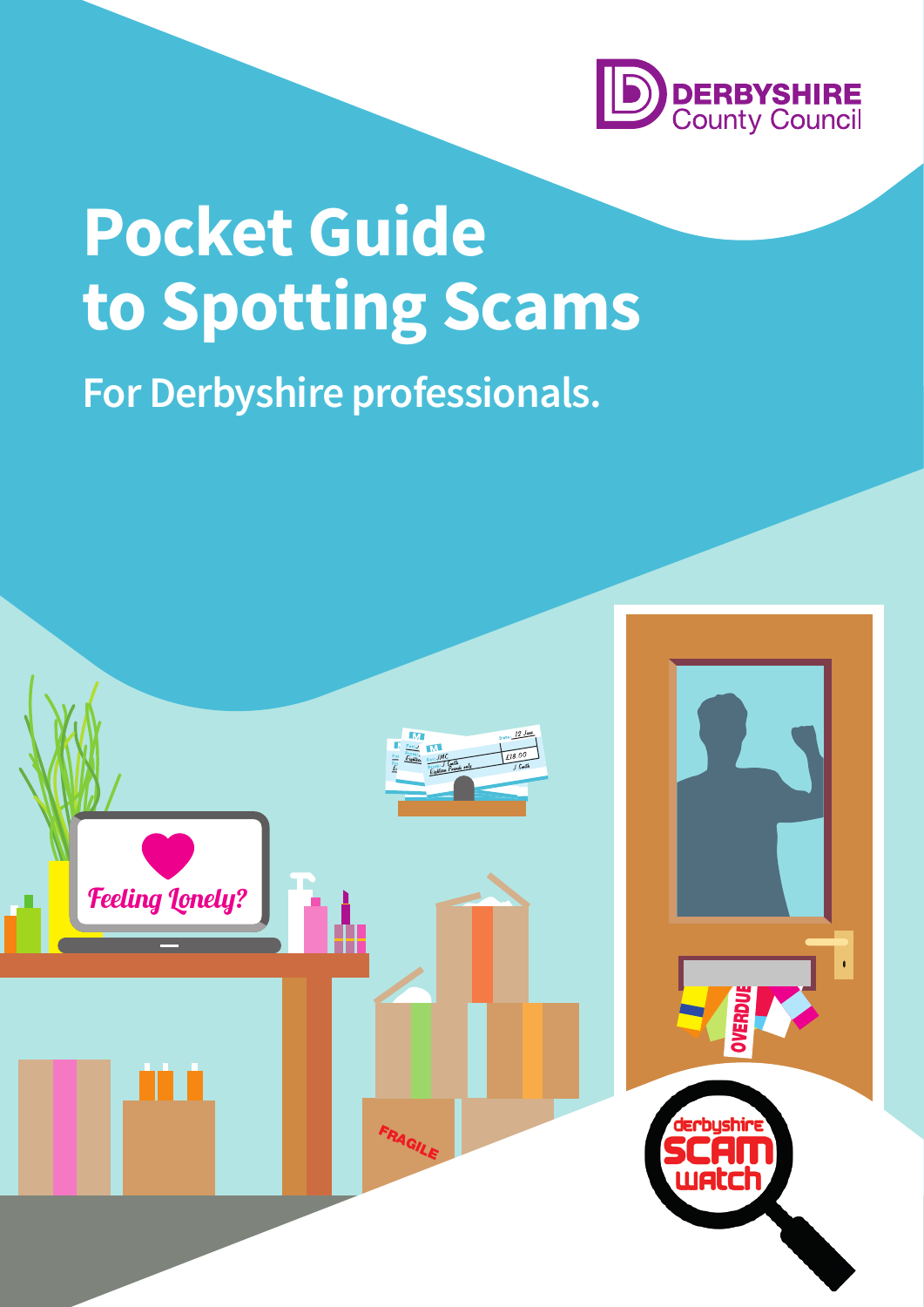### **Contents**

| What are scams                                        | page 3  |
|-------------------------------------------------------|---------|
| Scam facts                                            | page 4  |
| How scams work                                        | page 5  |
| Different types of scams                              | page 6  |
| Consequences of scams                                 | page 8  |
| Keeping adults safe - the Care Act                    | page 8  |
| Spotting if someone is being/has<br>been scammed      | page 10 |
| Learn more about spotting scams                       | page 12 |
| Mr A's story - case study                             | page 17 |
| What to do if someone is at risk                      | page 20 |
| What to do if someone is being or<br>has been scammed |         |
| If they are willing to talk about it                  | page 22 |
|                                                       |         |

 If they aren't willing to talk about it page 26 Further information example the page 27

**Scam tool kit** - the centre pages (13-16) of this guide act as a pull-out section containing top tips, checklists and contact details of organisations who help tackle scams and support victims.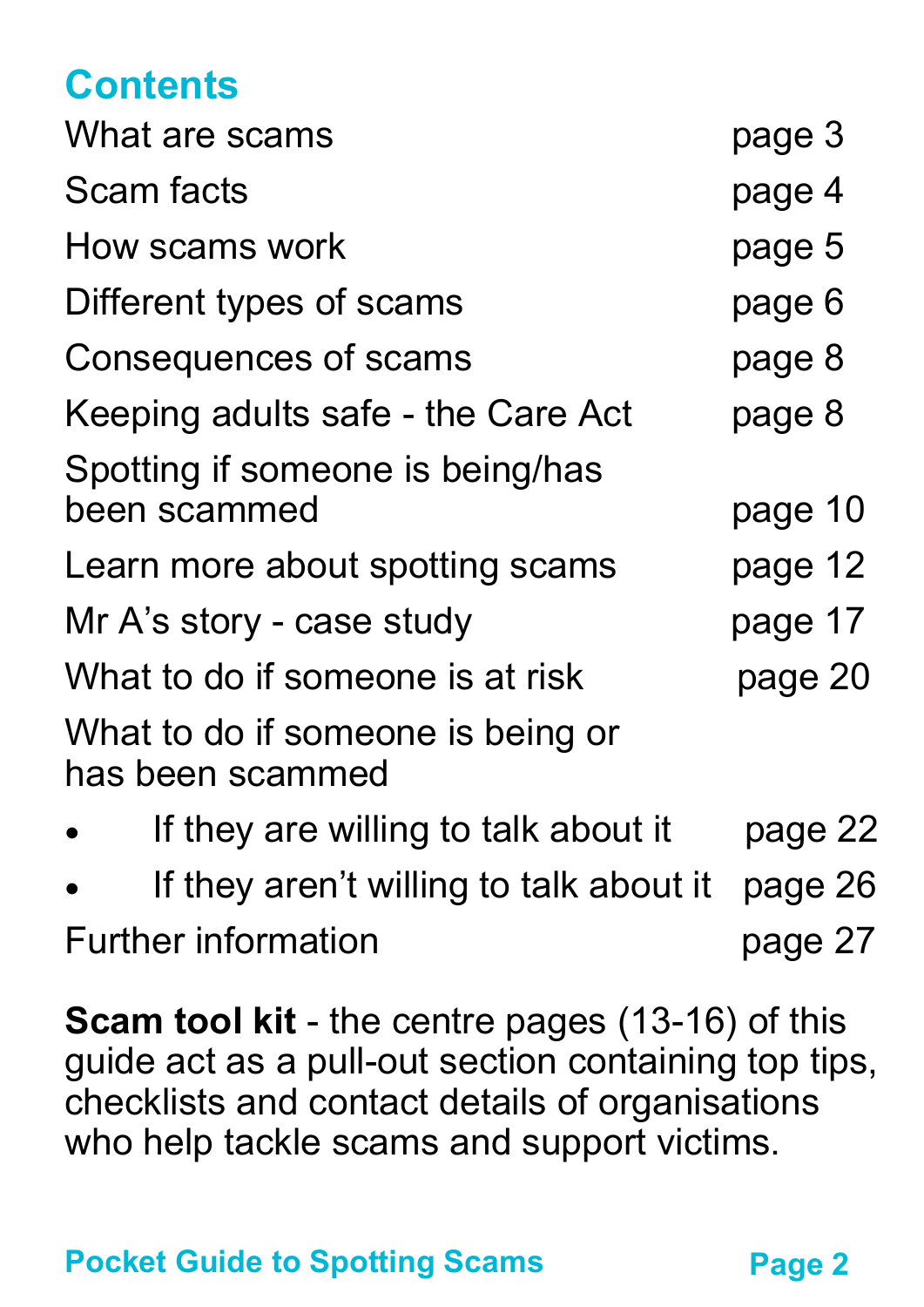

## **What are scams?**

Scams are frauds and tricks designed to cheat people out of their money. Scammers approach people in a number of ways, including at home, by phone, by post or online.

Scams can include:

- Fake competitions, prize draws and lotteries
- Rogue traders
- False investment opportunities or pension schemes
- Clairvoyant or dating scams
- Requests for donations to fake charities or requests for personal loans.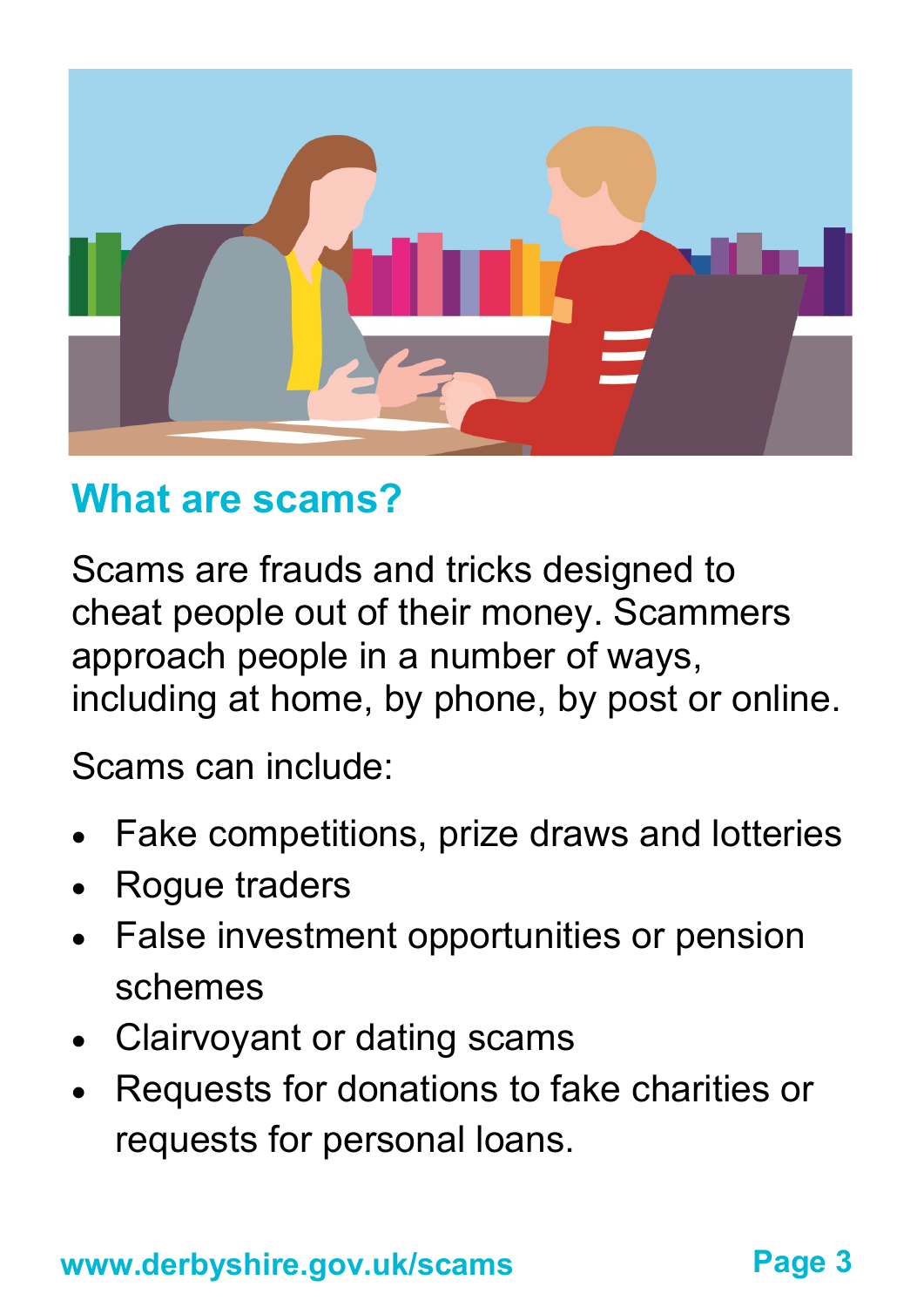# **Scam facts**

- People of any age can fall for a scam, but the average age of a scam victim is 74. Lonely older people are much more likely to be scammed than younger people.
- 3.2 million people in the UK fall victim to scams every year – the average loss is just over £1000 per person.
- People with dementia are at increased risk of being a scam victim because their level of mental capacity can fluctuate.
- Scams by phone and post cost people in the UK between £5 and 10 billion each year.
- The psychological effects of being a scam victim can lead to declining health, wellbeing and quality of life, particularly in older people.
- People who've been scammed repeatedly may feel stress, anger, shame and upset which can be severe and debilitating.
- Typically less than 1 to 10% of scams are reported.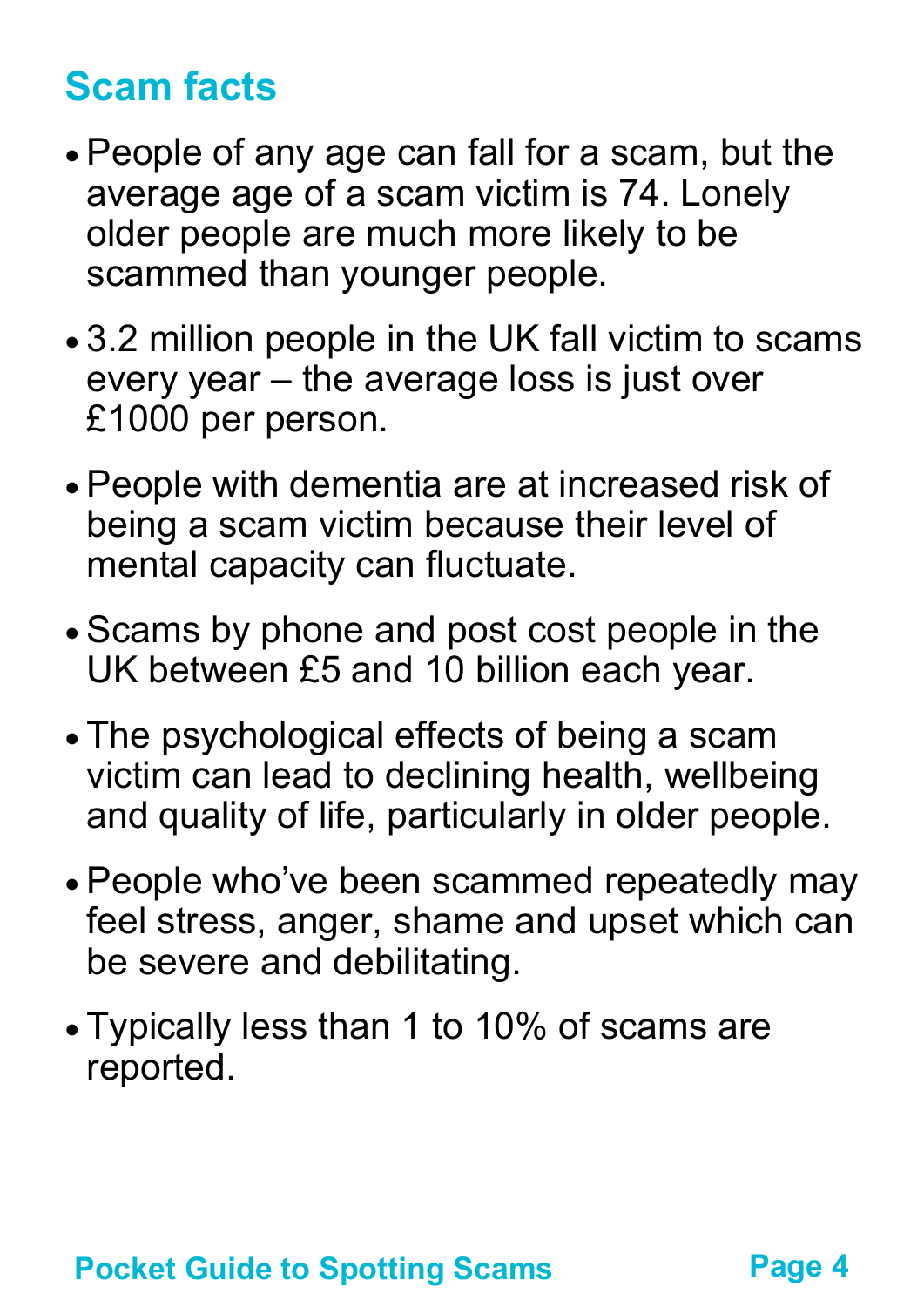## **How scams work**

Scammers are often very persistent and practised at what they do. They can be very convincing and use befriending and grooming techniques to build a relationship with their victim. On the other hand, they may be aggressive and intimidating.

Sometimes people who have previously responded to a scam, or are identified as a soft target, are put onto a 'suckers list'. These lists are sold globally between criminal gangs and victims can be targeted repeatedly as a result.

The National Trading Standards Scams Team (NTSST) has so far managed to access a number of lists and they found the names of over 200,000 UK residents. Derbyshire Trading Standards have been given lists with the names of 1500 people in Derbyshire who may be at risk.

Scammers have many different methods and use a variety of ever-changing channels to get people to hand over money.

**www.derbyshire.gov.uk/scams**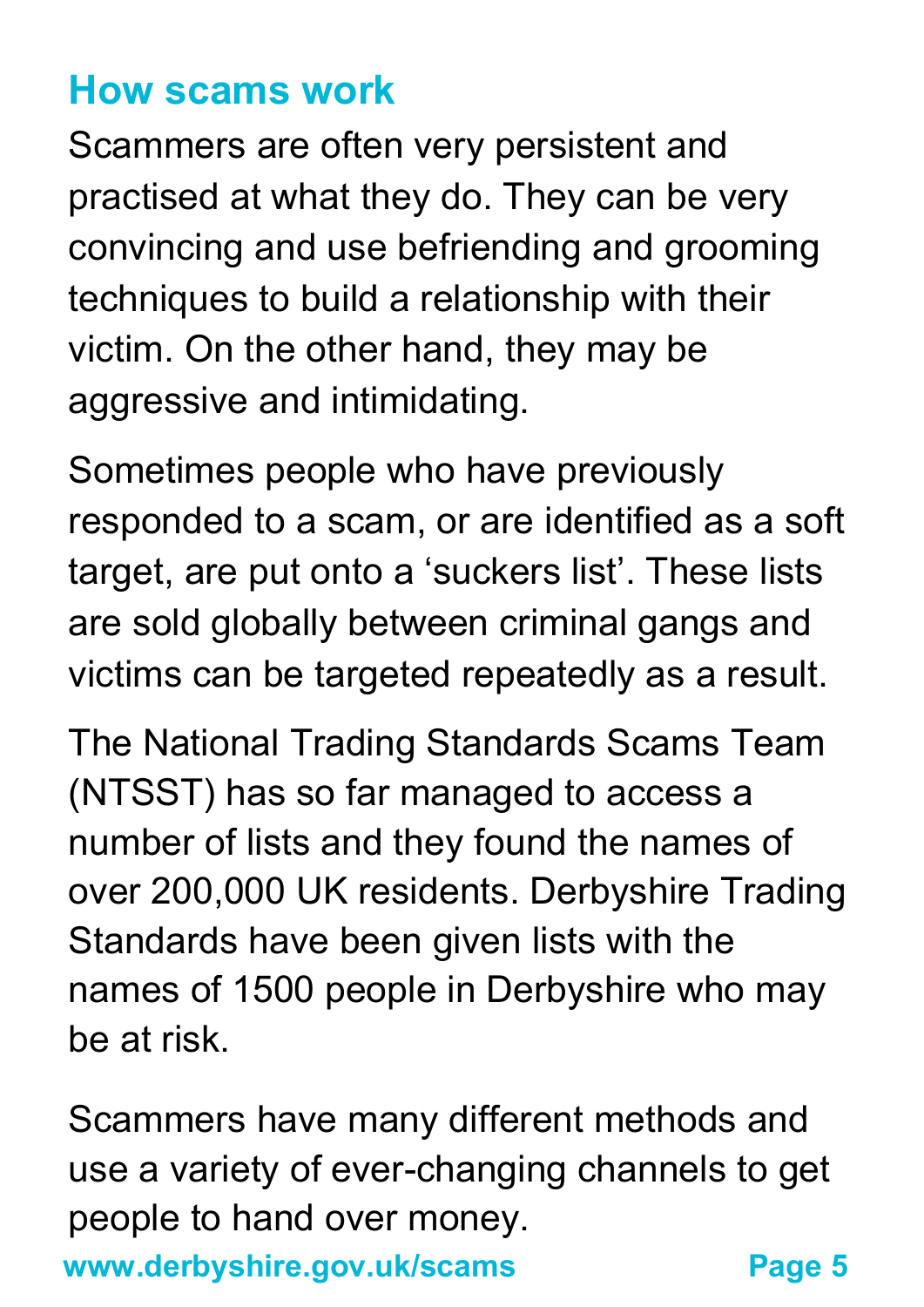## **Different types of scams**

**Doorstep scams** - scammers may pretend to be a trader, perhaps offering to do work on the person's home or garden or install free boilers, insulation or solar panels. Or they may pose as a charity collector or as someone in need.

**Telephone scams –** some telephone scams are very sophisticated. They include calls from someone claiming to be from a reputable company, such as the person's bank or the police. Or they can be pushy sales calls, fake investment opportunities, subscription traps, calls saying the person's computer has a virus and they must pay to fix it or text messages offering debt advice or pension deals.

**Mail scams** – scam mail is sent by post, may be addressed to the person directly by name and can look very professional. Common scams include fake lotteries or prize draws, clairvoyants and psychics who claim to have 'seen' something in the person's future or 'pyramid' investment schemes. People are sent 'gifts' of cheap items so they believe they are getting something for their money and will keep giving more.

**Pocket Guide to Spotting Scams**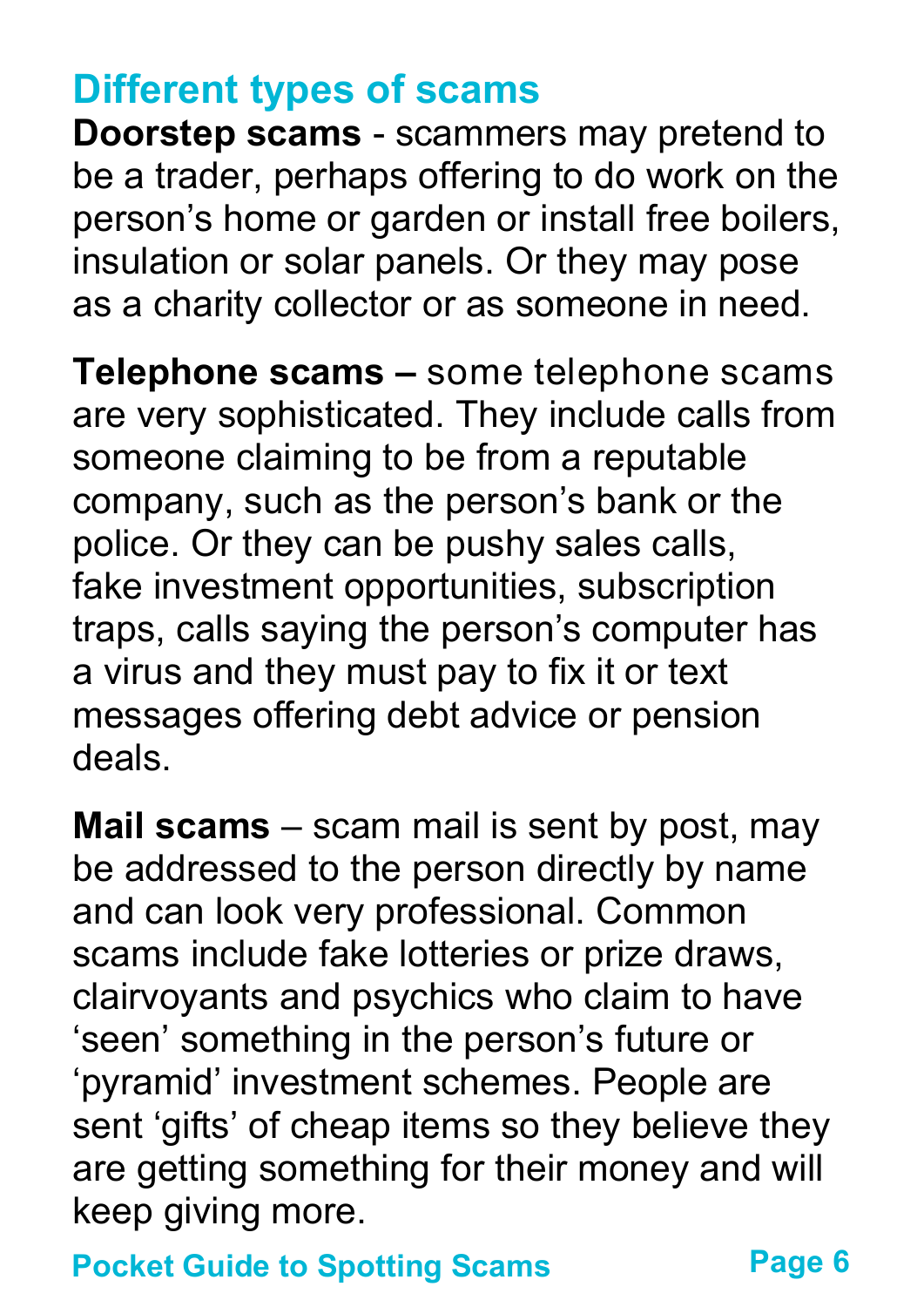**Email and online scams** – online scam techniques change frequently as new ways to defraud people are developed. Scams include fake websites claiming to be the official website of a reputable company, or a website which may charge extra fees for services like passport renewals, driving tests and tax returns. The person may receive emails from abroad asking for money, fake tax refund emails or emails attachments that put a virus on a person's computer which they are then asked to pay a charge to remove.

**Relationship scams** – scammers use dating websites or messenger services to win a person's trust and build a relationship, sometimes over many months, with the sole aim of getting money from them. Relationship scams are very cruel as the person doesn't only lose money; once they realise they have been scammed they also lose the person they thought was a genuine partner or friend.

#### **Financial and investments scams** –

fraudsters offer access to pension pots by way of a loan or 'saving advance' or they may offer investments which promise great rewards but in fact offer little or no return.

**www.derbyshire.gov.uk/scams**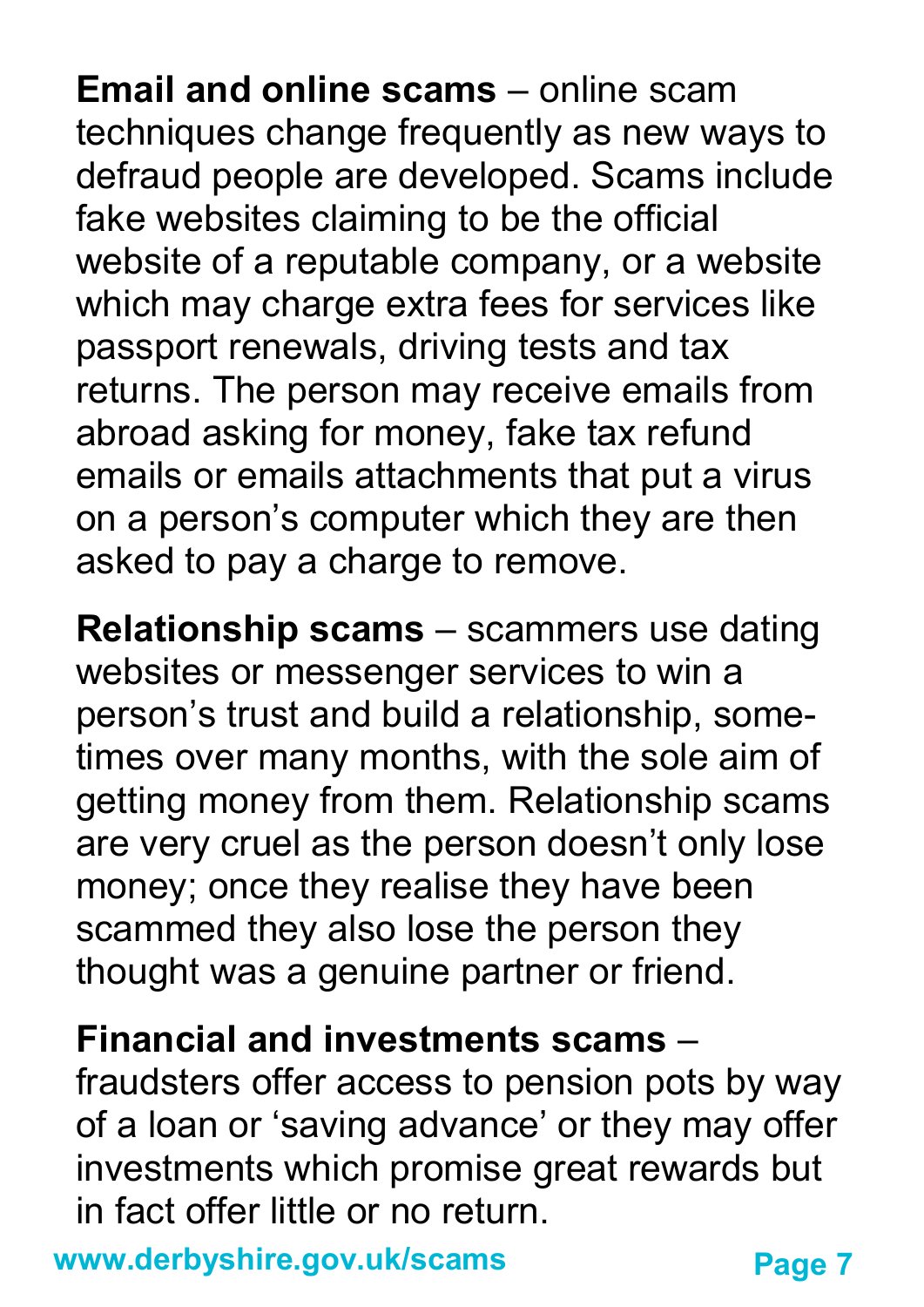# **Consequences for scam victims**

The consequences of falling for a scam can be devastating for the person. They include:

- Being in debt
- Suffering poor mental and physical health
- Feeling shame, embarrassment and suffering low self esteem
- Having damaged relationships with family and friends
- Suffering repeat victimisation
- Being more likely to end up in care.

There have been various cases where people have committed suicide after falling victim to scams. So it is important that professionals working with vulnerable adults are aware of scam techniques and work to raise awareness.

## **Keeping Adults Safe - the Care Act**

The Care Act 2014 says that if a local authority suspects that a vulnerable adult is at risk, they must make enquiries to enable a decision to be made about whether any action is needed to help protect the person and, if so, what and by whom.

#### **Pocket Guide to Spotting Scams**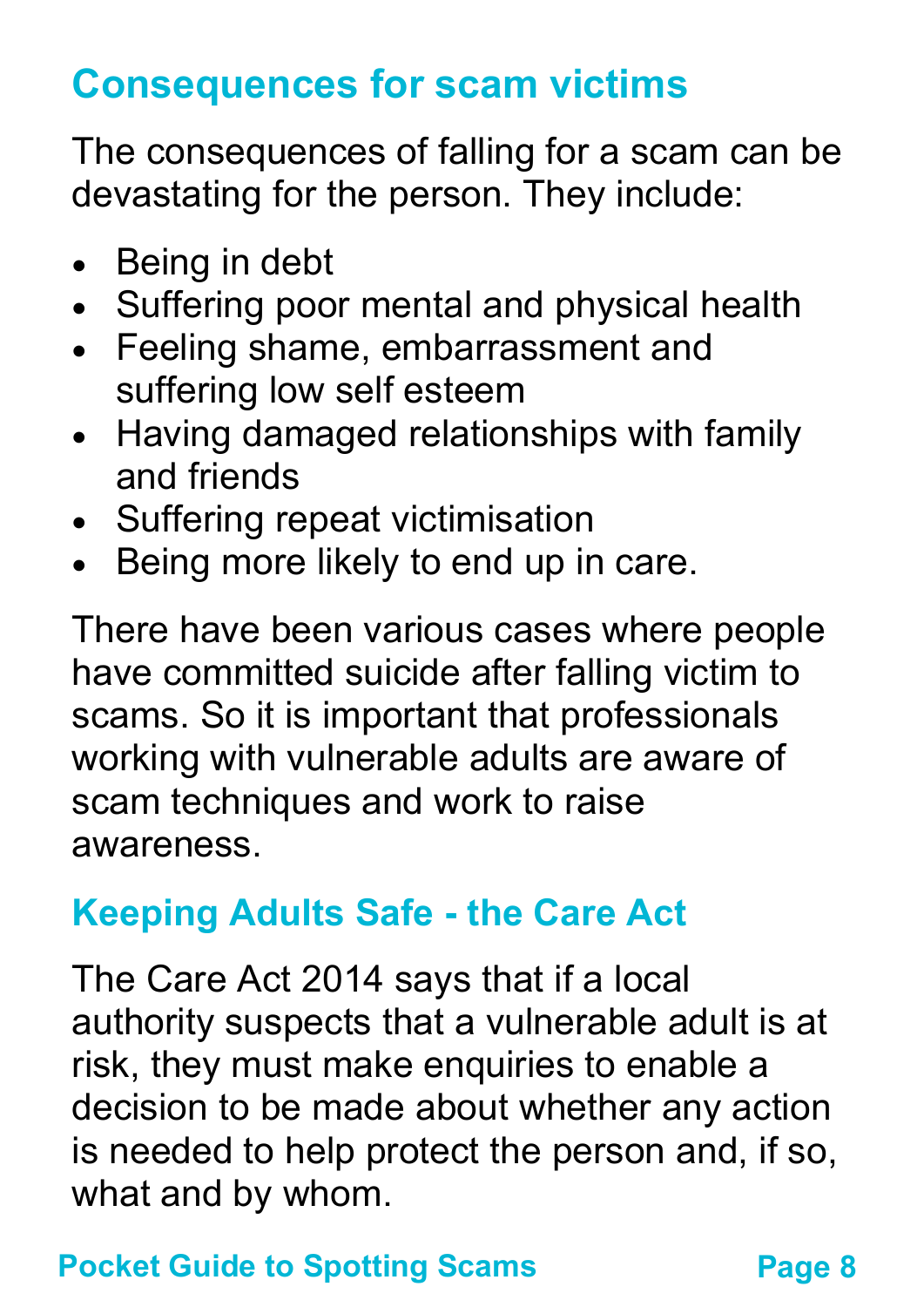The Care Act states that abuse or neglect includes financial abuse, such as:

- **Theft**
- Fraud
- Internet scamming
- Coercion in relation to financial affairs or arrangements, including wills, property or inheritance
- The misuse or misappropriation of property, possessions or benefits.

All social care, health and voluntary sector professionals should be working to keep the people they support safe from abuse. The tool kit in the centre of this booklet explains the practical things you can do.

If you think an adult is at serious risk of abuse, use your organisation's safeguarding procedures or contact Call Derbyshire for advice tel: 01629 533190.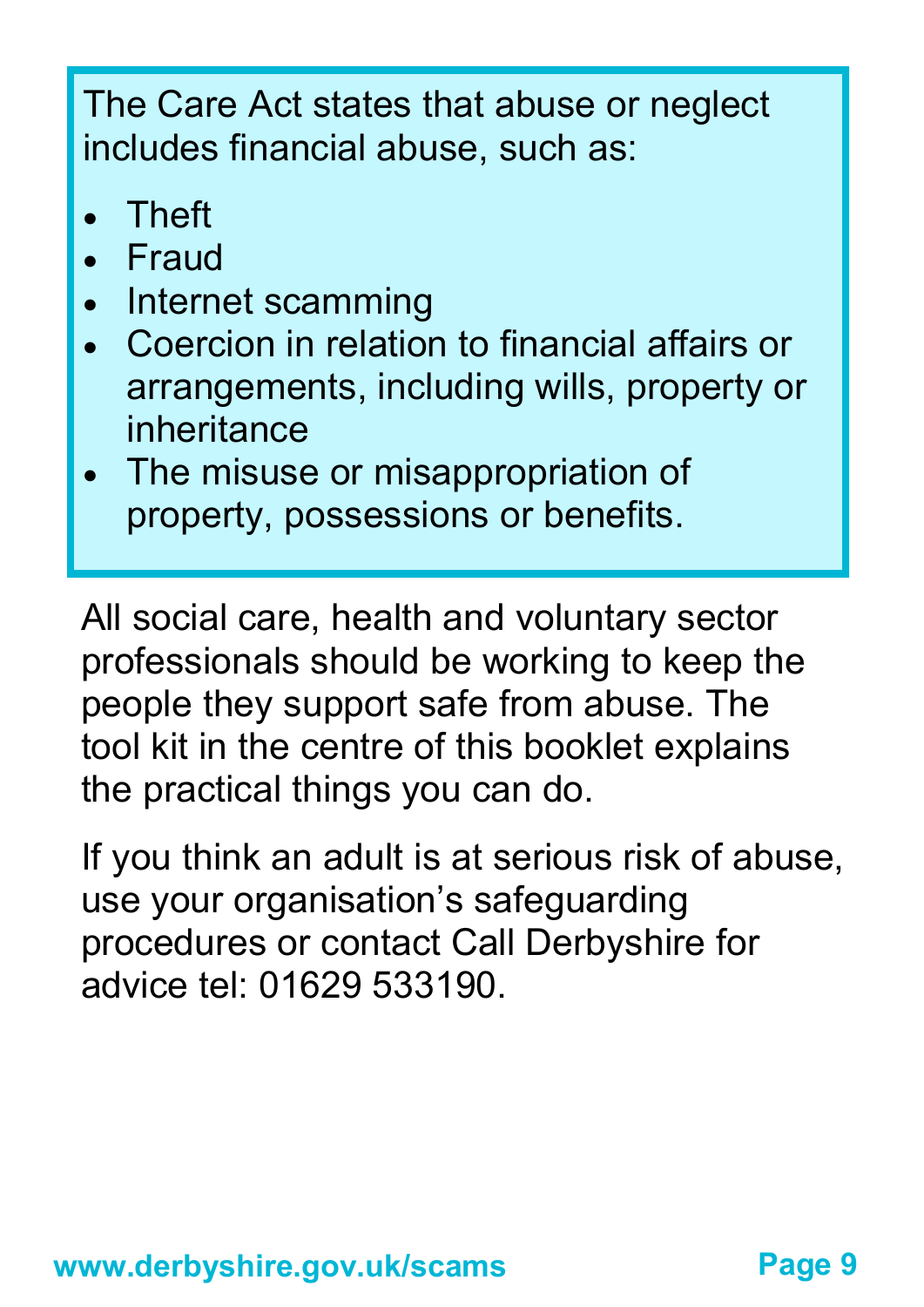# **Spotting if someone is being scammed**

Identifying scam victims can be difficult as the person may:

- $\bullet$  not be aware that they are a victim  $-$  they may still believe the scam is genuine
- have been instructed to remain quiet by the scammers
- feel guilt, shame or are in denial so do not wish to talk about it
- fear that they will lose their social or financial independence if they tell friends or family – they may think that they will be forced into a care home if they admit they have fallen victim to a scam
- not want to lose their 'friendship' with the scammers – this is prevalent with people who are victims of telephone or message based scams as they may have been speaking to the person for many months and built up what they believe is a rapport.

There are some key signs to look out for by observing a person's behaviour or when visiting their home:

- they receive a high volume of scam or junk mail
- they receive lots of phone calls or texts

**Pocket Guide to Spotting Scams**

**Page 10**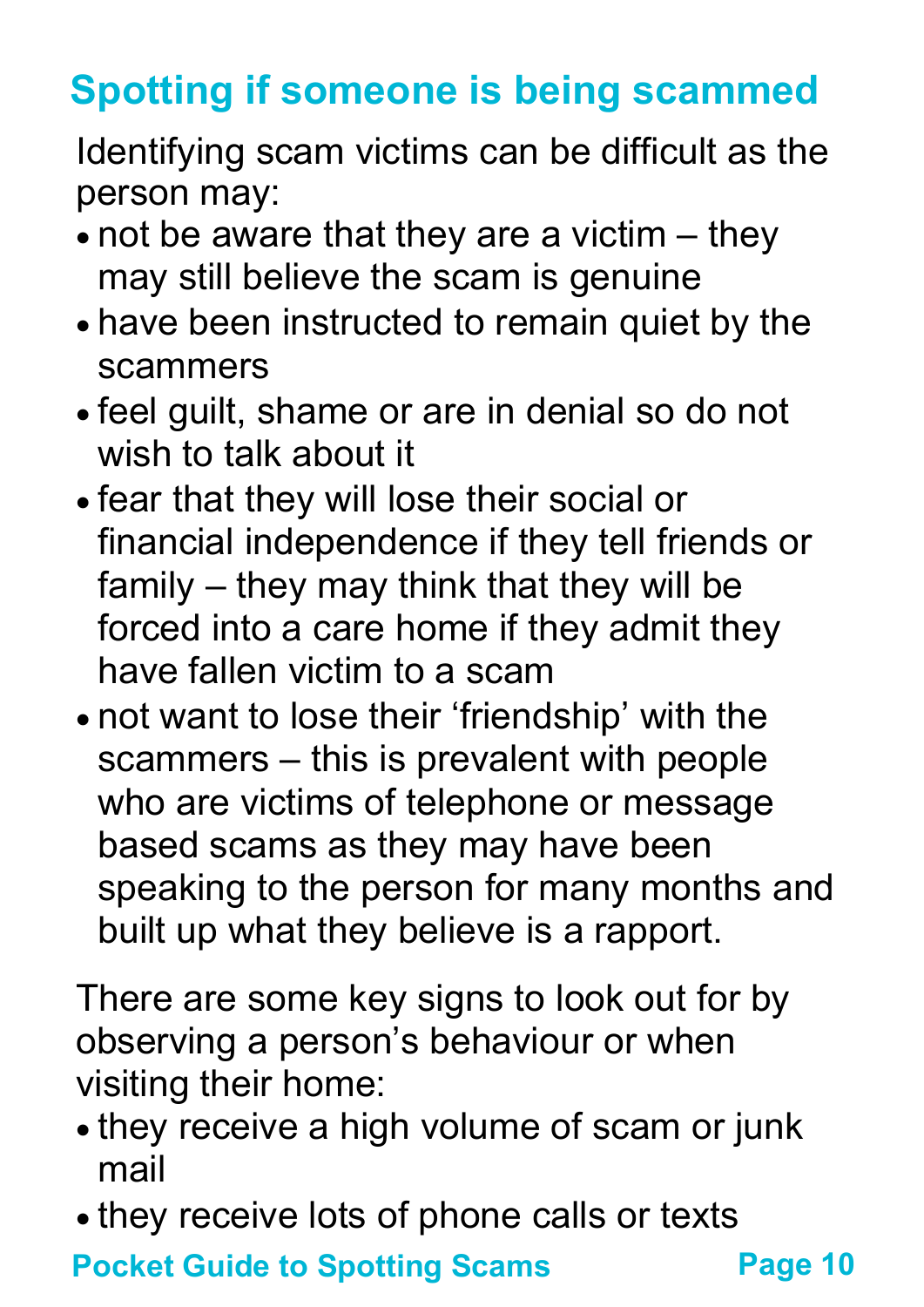- they hoard large quantities of 'worthless' goods & cheap 'tat' - sent to trick person into thinking they are 'winning' or getting a bargain
- not paying bills or buying food as most of their money is spent on scams
- they may talk about a new relationship with someone they've met online
- they may tell you about a 'helpful' caller from the bank, someone who fixed their computer over the phone or a 'amazing' investment opportunity
- they may speak of making frequent visits to the Post Office and buying lots of stamps
- they may have had poor quality work carried out on their house for a high price
- they seem to have a high usage of chequebooks or appear to pay for lots of things over the phone
- they may have unusual / unexplained bank account activity and/or spent a large amount of their life savings
- they may be deceitful and not tell the truth about scam participation
- they seem to have increasing isolation from friends and family.

**www.derbyshire.gov.uk/scams Page 11**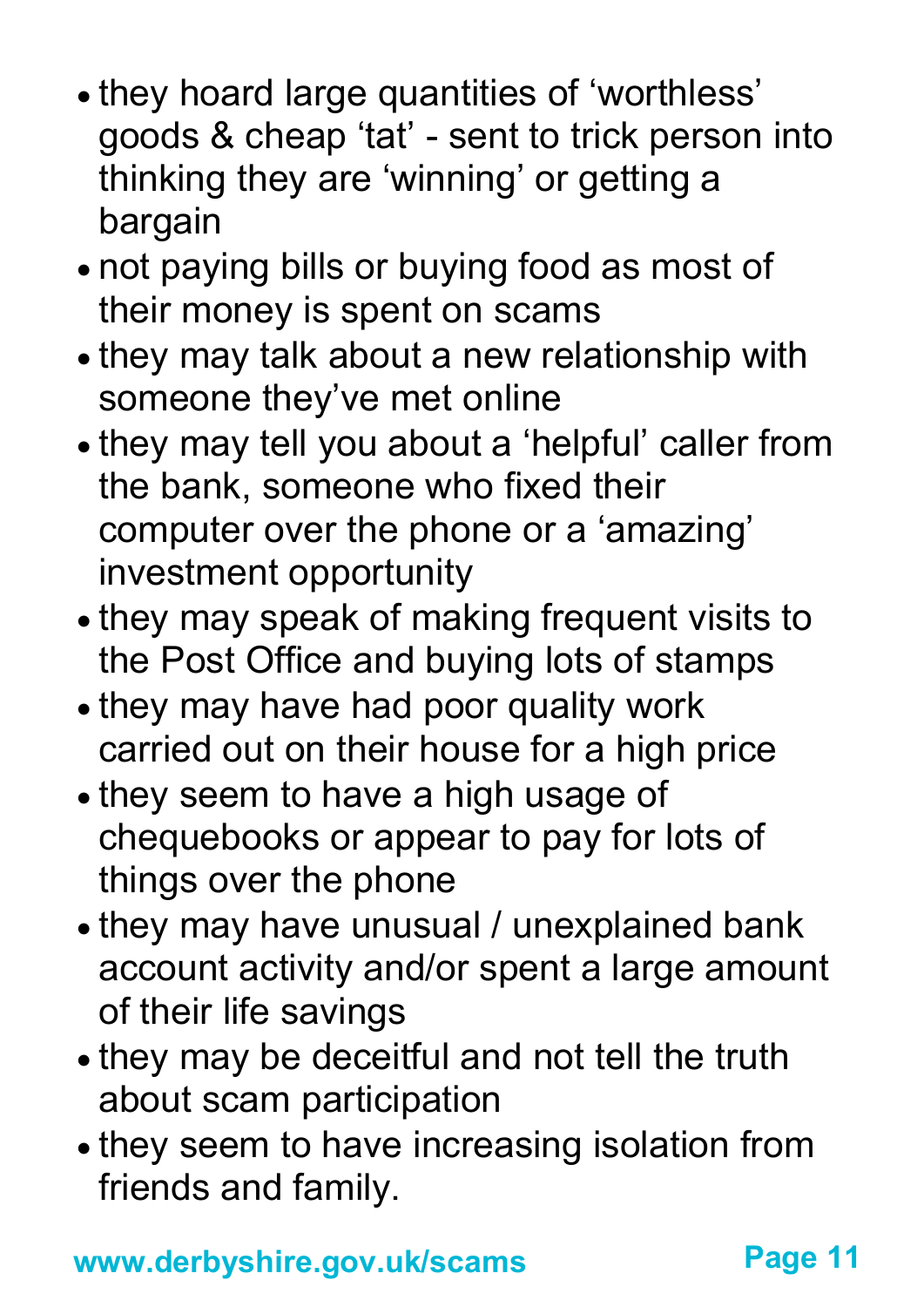

## **Learn more about spotting scams**

**Friends Against Scams** is an initiative that has been developed by the National Trading Standards Scams Team. Their website has lots helpful advice about spotting scams including a short online training course.

The course explains about different types of scams in more detail, how to spot if someone has been scammed and what you can do to support them and keep them safe.

All professionals working with vulnerable and older people in Derbyshire are encouraged to complete the training and become a 'Friend Against Scams'.

Visit: **[www.friendsagainstscams.org.uk](http://www.friendsagainstscams.org.uk)** to start the training.

**Pocket Guide to Spotting Scams Page 12**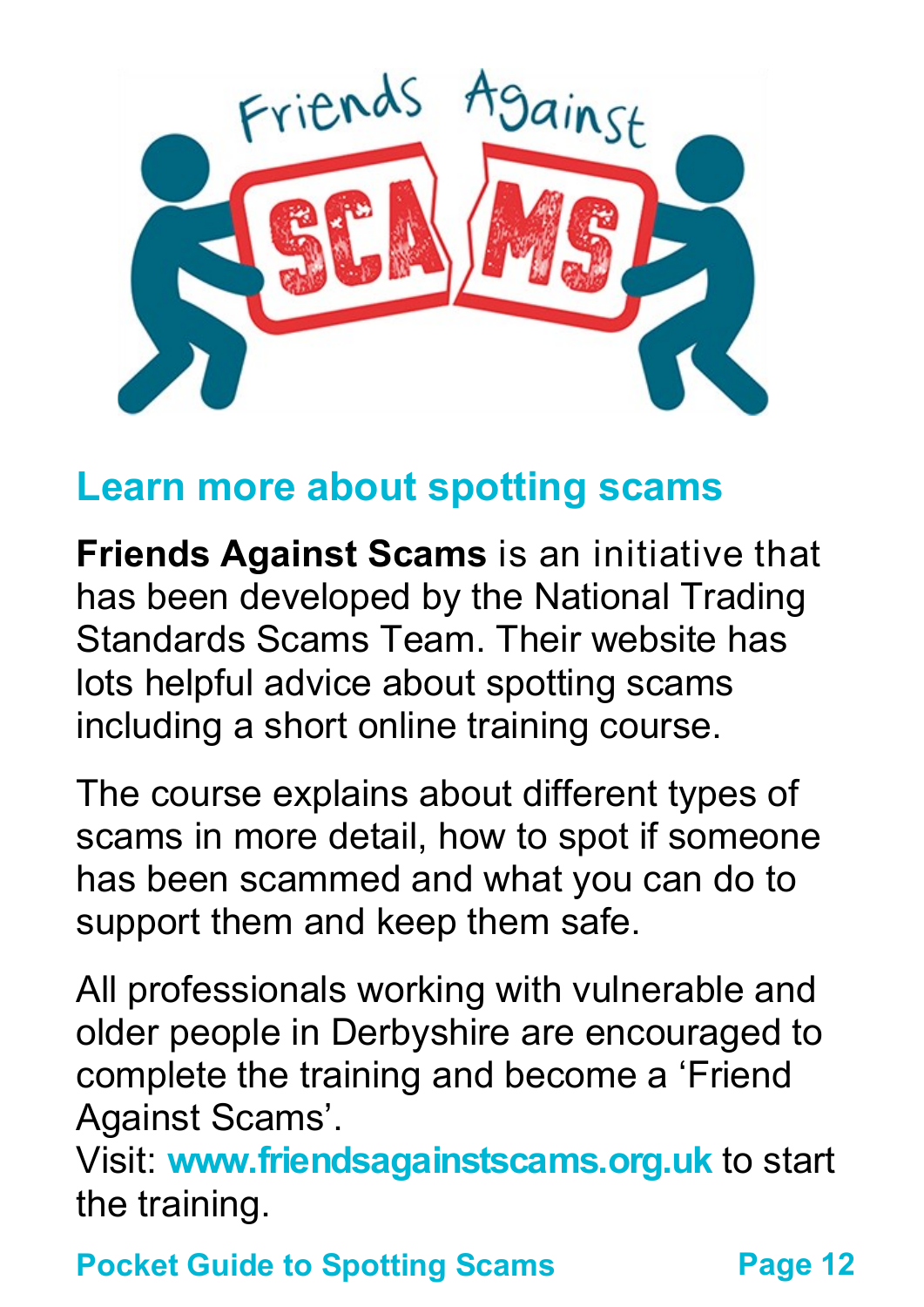# **Pull-Out Scam Tool Kit**

Checklists, top tips and contact details of organisations who can offer support with scams.

# **Checklists:**

**Telephone** - things to think about if you receive a telephone call:

- Is the call **unexpected** and is the person calling a **stranger**?
- Are they being **vague** about their identity and who they work for?
- Are they asking for **personal** information such as your date of birth and full name?
- Are they asking for your **financial** information such as bank details or credit card information?
- Are they asking you to send any **money**  immediately or **rushing** you to make a decision?

If the answer is '**yes**' to **one or more** of the above then you should: **Be confident and terminate the call immediately -** It is not rude to do so.

**Mail** - things to think about if you receive a piece of unsolicited mail:

- Is the letter **unexpected** and from a **person/ company you do not know or use?**
- Is the letter about winning a **prize or money?**
- Are they **rushing** you to respond or to send any **money** immediately?

#### **Scam tool kit**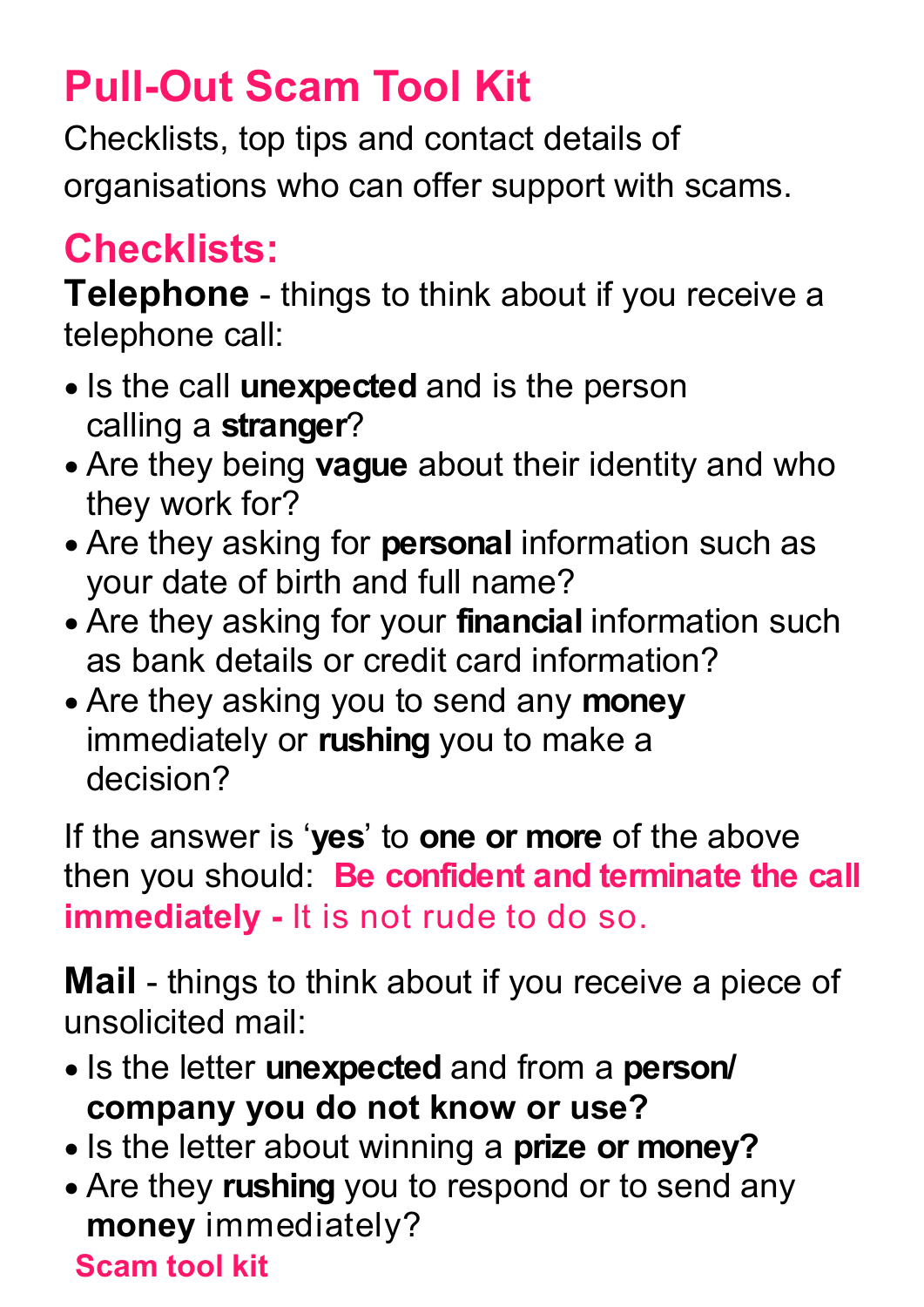- Has the letter come from **outside the UK?** Is the return postal address somewhere abroad?
- Is the letter asking you to pay money or buy **anything** before you get your prize**?**
- Are they asking you to **keep quiet** about your win or good fortune?

If the answer is '**yes**' to **one or more** of the above then you should: **not respond to the letter. If possible forward the letter to the Royal Mail Scam Mail, Freepost.**

### **Online, email, dating, doorstep caller…. or any other scam**

Ask yourself the following:

- Does it sound too **good to be true**?
- **.** Is the contact **unexpected** and from a **person or company you don't know** or use?
- Are they asking for **personal** or **financial information** such as your date of birth and bank details? (your bank will never ask for your PIN number)
- Are you being asked for **money** or to make a payment?
- Have you received an email from an **unknown email address**? Is it asking you to **open an attachment**?
- Has someone contacted you on a **dating site** or by a **message service?** Has the person given you a '**hard luck' story**?

#### **Scam tool kit**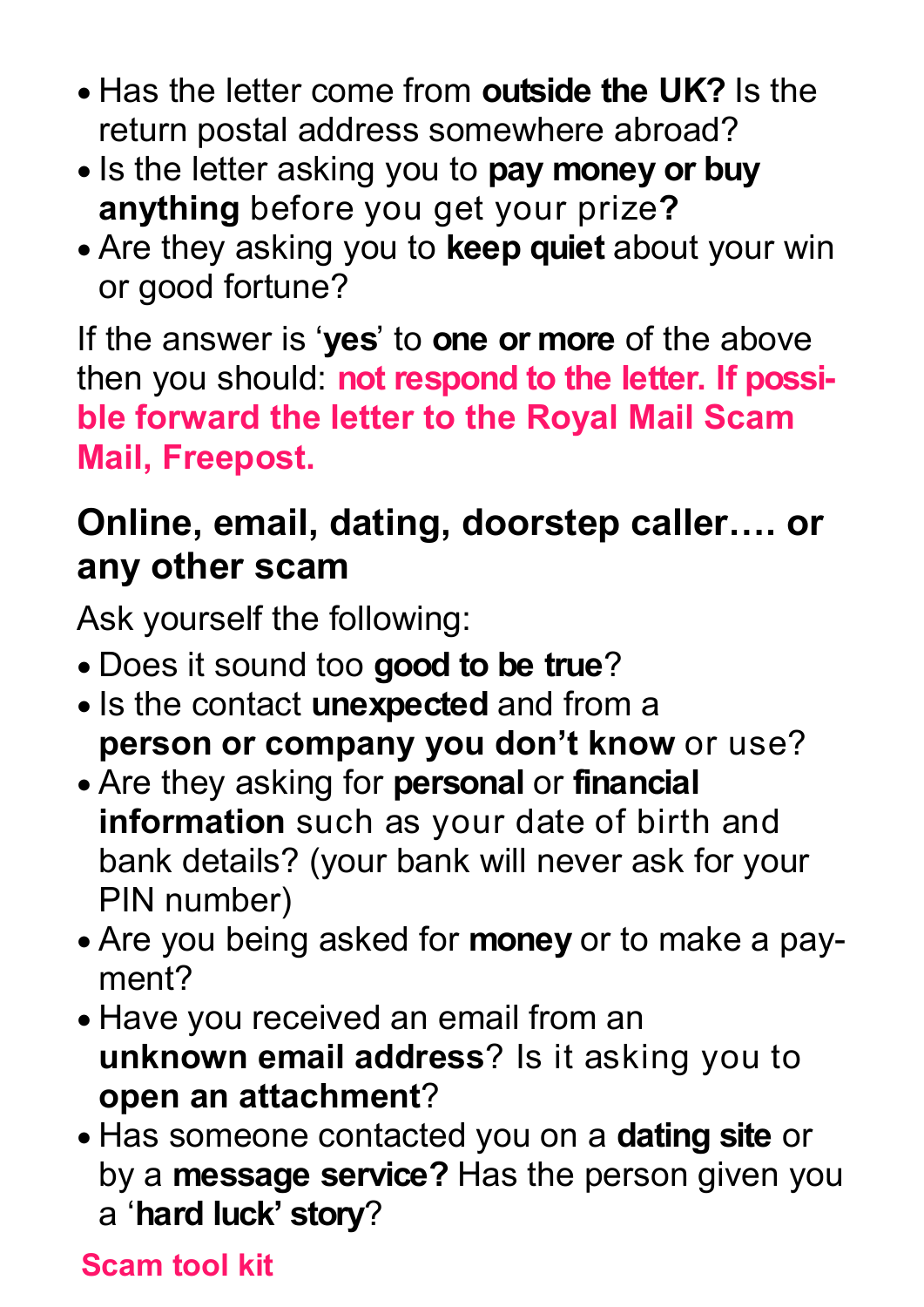Has a trader **knocked on your door out of the blue** offering to carry out work?

If the answer to any of these questions is 'yes' then: **do not respond /ignore the door and report the scam.** 

#### **Scam top tips - Take Five Campaign**

- 1.Take five stop and think it over properly
- 2. It's ok to say no you don't have to respond or do as someone asks you. If you are threatened, call the police
- 3.If you're not sure don't open the door it's okay to ask to see ID or not answer the door at all
- 4.Never give out personal information this includes your name, date of birth, address and also your bank details and credit card number
- 5.Get a second opinion if you aren't sure whether something is genuine then ask a friend or family member what they think.

#### **TAKE ACTION**

**Get advice** from Citizens Advice Consumer Service, tel: 03454 04 05 06 or visit: www.adviceguide.org.uk

**Report** scams and suspected scams to Action Fraud which is run by the police tel: 0300 123 2040 or visit: www.actionfraud.police.uk

**Send** postal scams with a covering letter to Royal Mail, Freepost, Scam Mail, or tel: 03456 113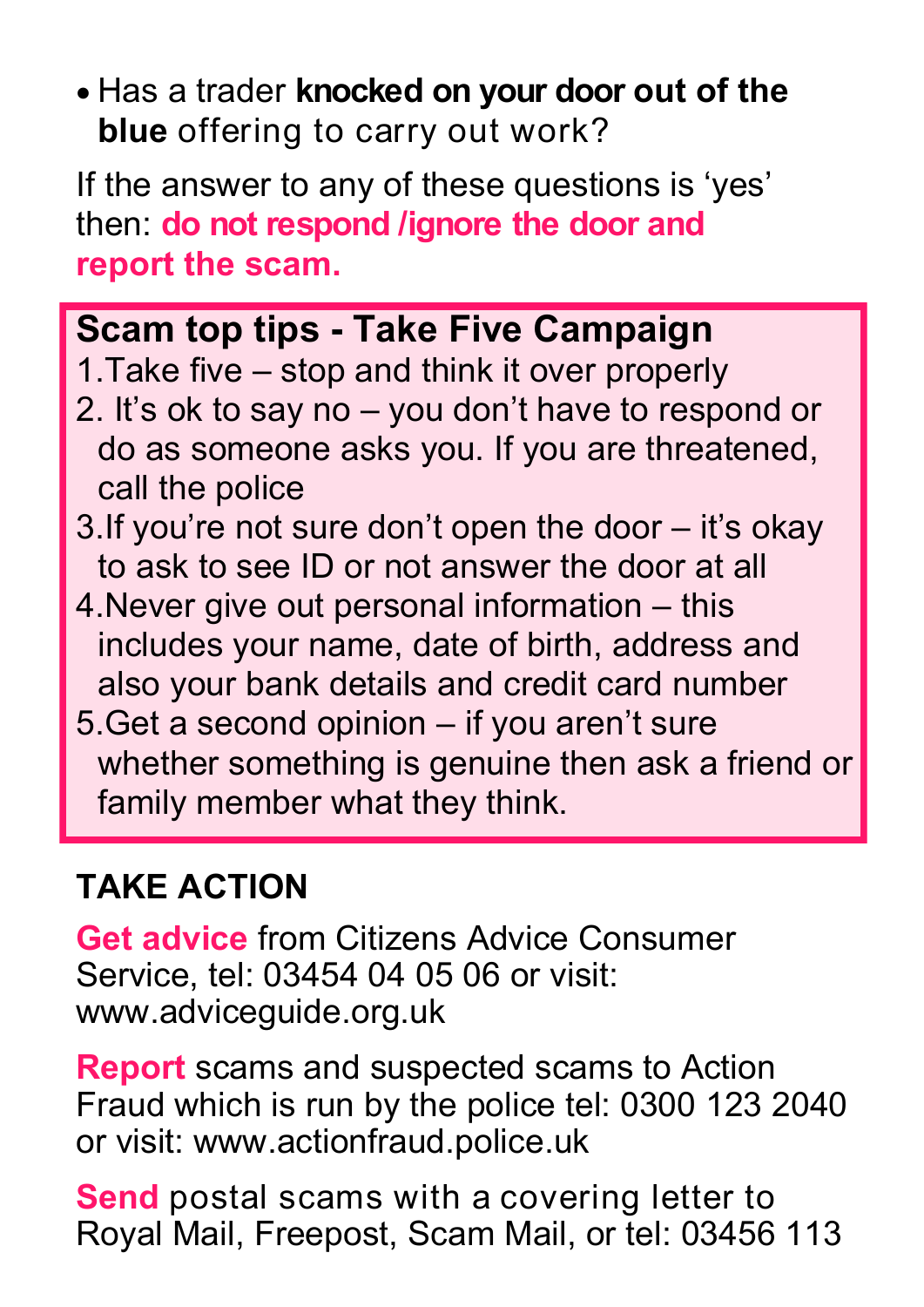**Report** unsolicited marketing telephone calls to the Information Commissioner's Office. Visit: www.ico.org.uk or tel: 0303 123 1113

**Register** with the free Telephone Preference Service to minimise marketing calls. Visit: www.tpsonline.org.uk or tel: 0845 070 0707

**Register** with the free Mailing Preference Service to help reduce unsolicited mail. Visit: www.mpsonline.org.uk or tel: 0845 703 4599

**Tell** a trusted friend, relative or neighbour if someone tries to scam you.

#### **GET SUPPORT**

If you've already been a victim of a scam/s, the following organisations may be able to support you.

**Derbyshire V[ictim Services](http://www.victimsupport.org.uk/)** offer free and confidential support to victims of crime Tel: **0808 612 6505**, visit: **[www.co](http://www.victimsupport.org.uk)re-derbyshire.com Think Jessica** is a Derbyshire-based charity set up to help and support people affected by scams and to highlight the effects on victims. Visit:

#### **[www.thinkjessica.com](http://www.thinkjessica.com)**

**Age UK Derbyshire** provide help and support for or older people. Residents can call its helpline on tel: **0800 169 6565** or visit: **www.ageuk.org.uk Befriending services** support people who are lonely and provide them with someone to talk to. Tel: **01283 219761** or visit:

**[www.derbyshire.gov.uk/befriending](http://www.derbyshirebefriending.org.uk)**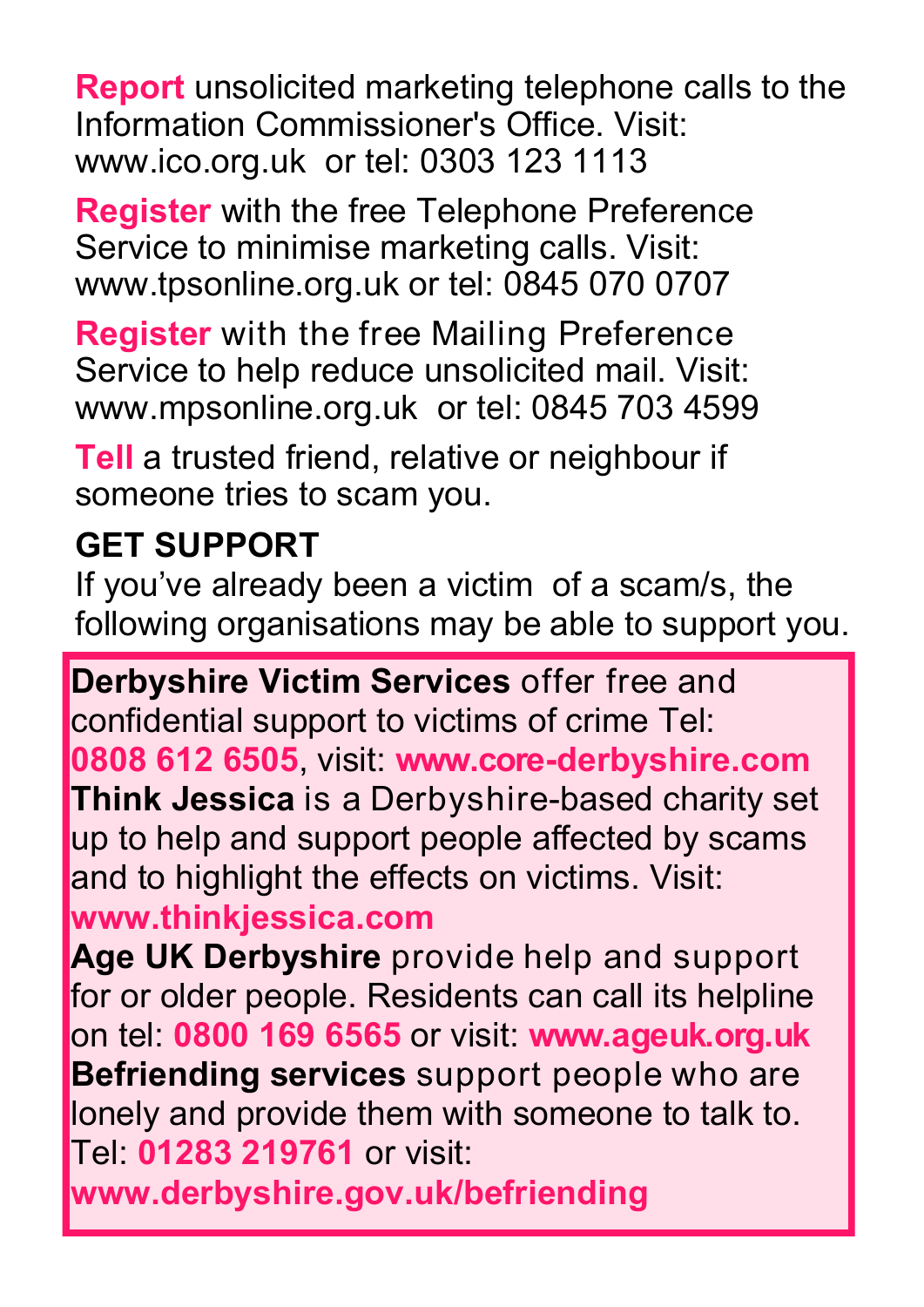#### **Mr A's story**

Mr A, from the Bolsover area, is 70 years old and lives alone in a flat. He has various health issues for which he takes a significant amount of medication each day. He has occasional contact with a Community Care Worker.

He came to the attention of Derbyshire Trading Standards when police raids in London intercepted thousands of items of scam mail and fake competition entries, some of which had been sent by Mr A. Officers from Derbyshire Trading Standards sought to return the mail and provide advice to Mr A.

Several visits by officers failed to persuade Mr A that all the prize draw mail he'd received were scams. He was ordering hundreds of creams, pills and supplements as part of the lure to win a prize, but there was no prize to come. He would not accept that the mail and associated phone calls were scams and was convinced he was going to win.

Officers established contact with Mr A's Care Worker, who he had an open and honest relationship with, and conducted a joint visit. Officers played him recordings of phone calls that they had obtained in another case, at which point Mr A admitted he got the same calls.

**www.derbyshire.gov.uk/scams**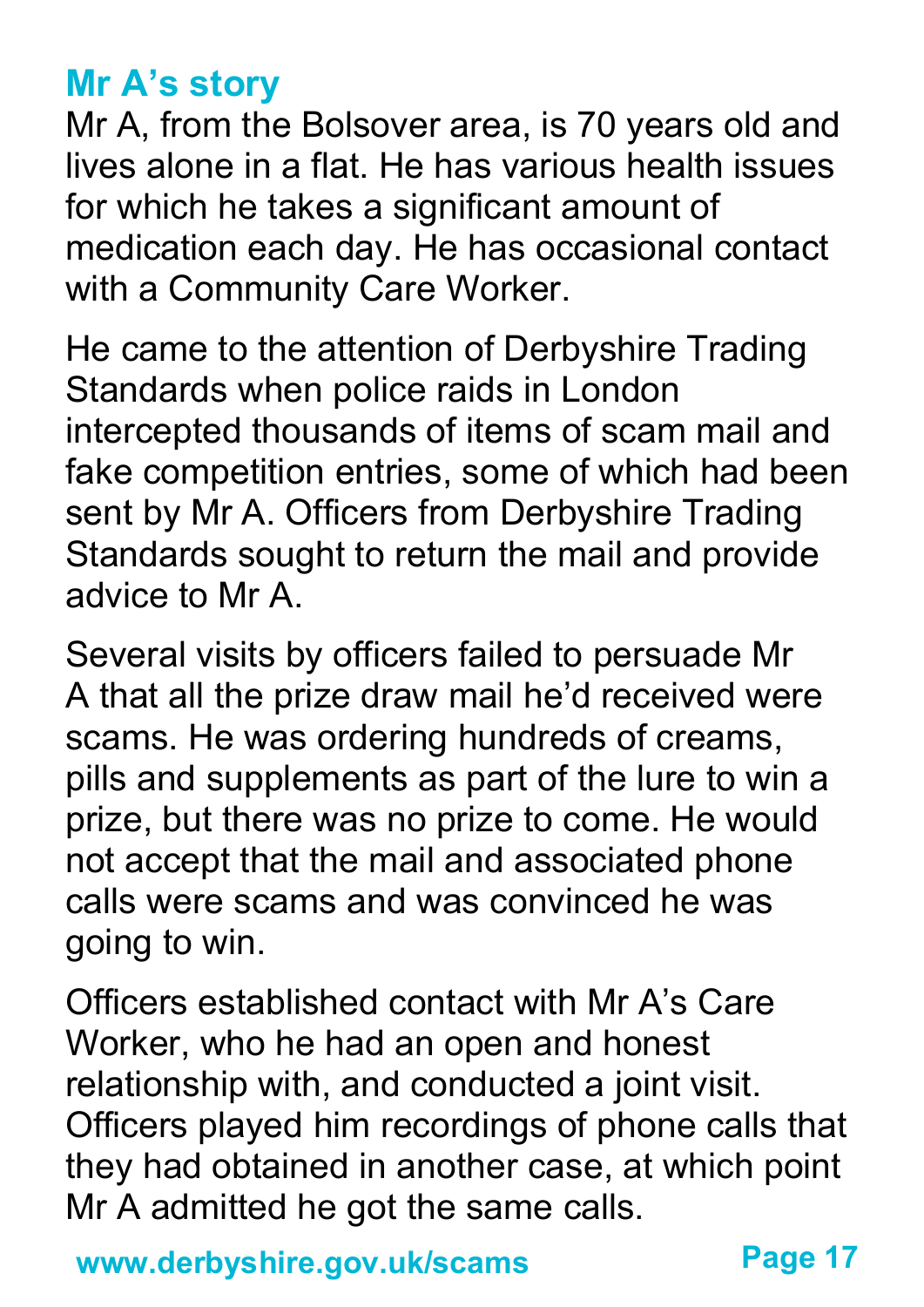Trading Standards again attempted to persuade him the mail and phone calls were scams, but Mr A was reluctant to let officers take the mail away at that visit. He did say that if he'd not won in a month's time, they could take all the mail.

Officers visited again with the Care Worker a few weeks later and played Mr A TV footage of an interview with a former victim, who had been receiving the same 'unique' mail. This finally led to getting a breakthrough with Mr A. He broke down, admitting that he recognised the mailings on TV as the same mail he received, and subsequently let officers remove some of the scam post and pills. It was clear that throughout his house there were endless un-opened parcels and boxes of pills and creams.

Officers have since removed the rest of the mail and unwanted goods. In total it is estimated that they removed over 1000 overseas scam mail letters, all individually marked in pen by Mr S with the date he responded with payment (on average between £20 and £40), along with 400 bottles of pills, supplements and creams. Many of these could have had a potentially harmful effect if taken, by reacting adversely with his ongoing medication.

#### **Pocket Guide to Spotting Scams Page 18**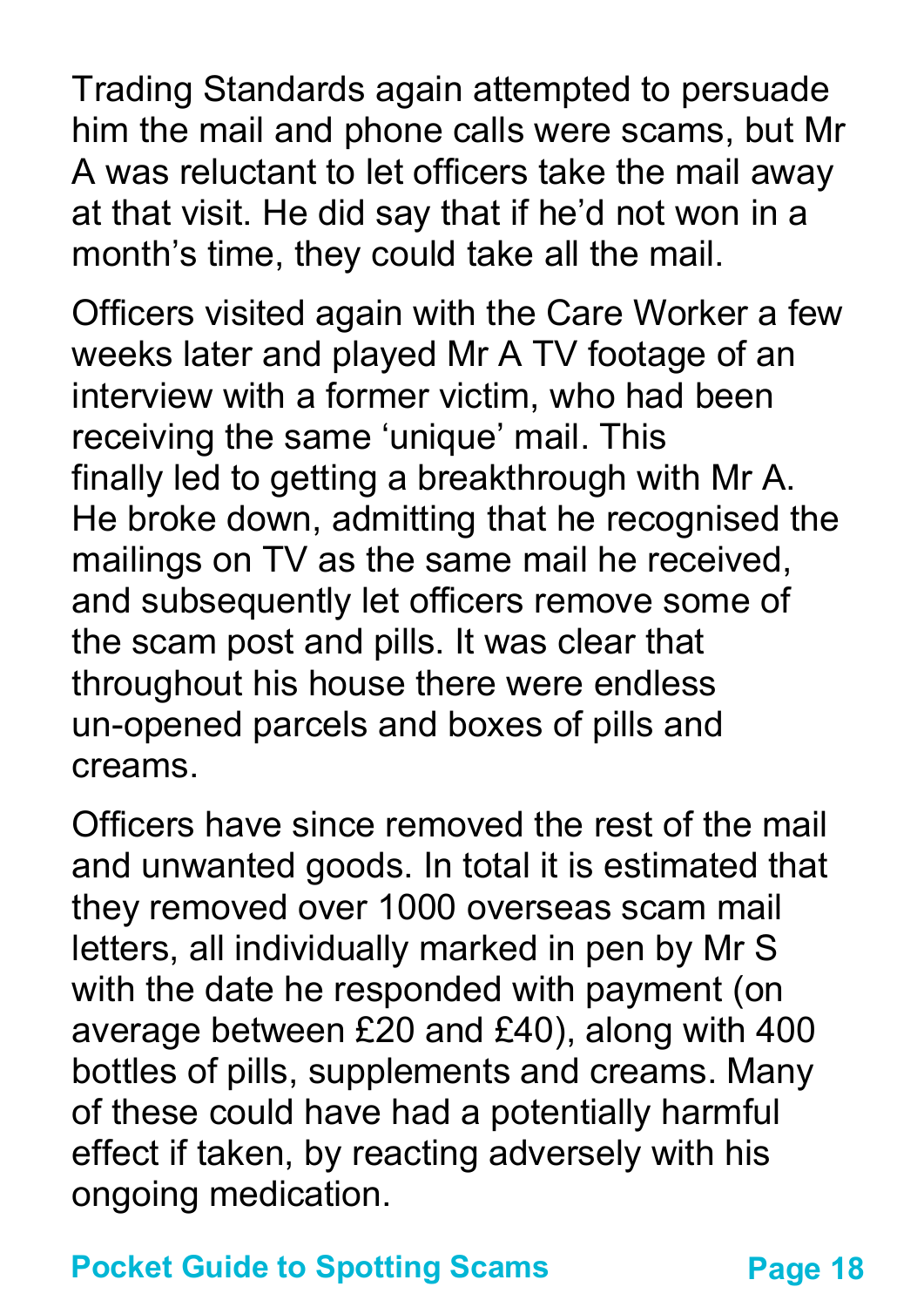In purely financial terms Trading Standards estimate Mr A had spent approximately £20,000 in 2 to 3 years on the mail scams, by ordering worthless and unproven pills and creams to win a cash prize. They are continuing to provide support to him by writing to some of the companies to remove him from 'mailing lists', collecting the mail from him for intelligence purposes and generally supporting him to remain 'scam free'.

Mr A is now much more confident in resisting the mail. He is much happier and brighter, having been relieved of the stress and anxiety linked to being a scam victim, and both he and his house are much cleaner and his health has clearly improved. He has reported that he feels more

independent as he now has the money to help him with travel, shopping etc. He also feels able to support his family financially when needed. He is relieved that he can now enjoy life and afford some of the basics that he previously was unable to buy.

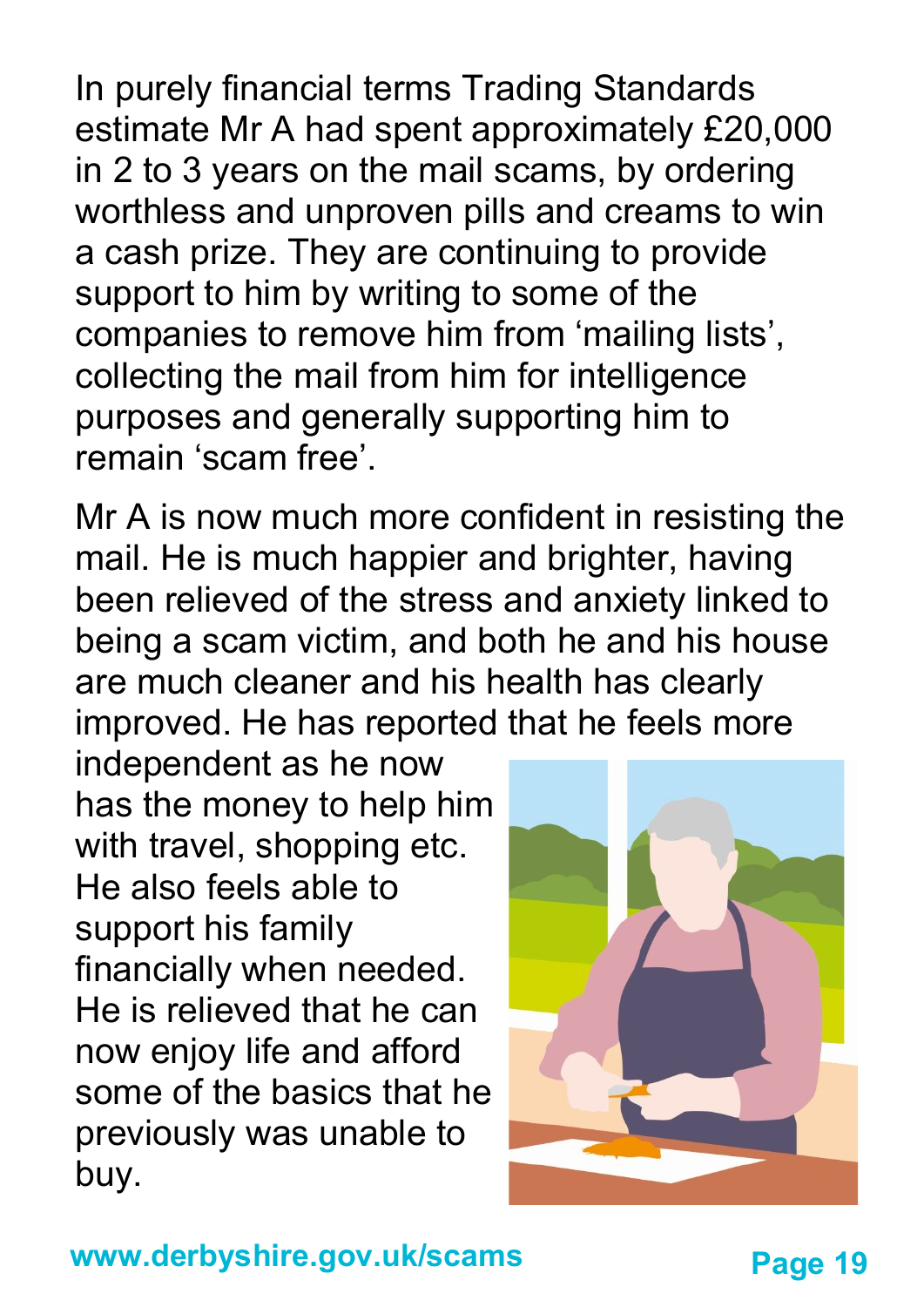# **What to do if you think someone is AT RISK of being scammed**

If you don't think the person you are in contact with is falling victim to scammers at the moment, but you believe they may be vulnerable in the future, there are things you can do.

Don't be afraid to broach the subject with the person, but make sure you are sensitive.

You could:

- ask them in general conversation if they've heard about some of the types of scams described in this leaflet and whether they are aware of the methods scammers use
- ask if they receive any unsolicited phone calls, mail or emails and, if so, what do they do about them
- ask if they know what to do and who to contact if someone tries to scam them
- ask if they have any concerns about people asking them for money
- ask if they would be happy to receive further advice about scams.

Ask the person if they would like the pull-out

**Pocket Guide to Spotting Scams Page 20**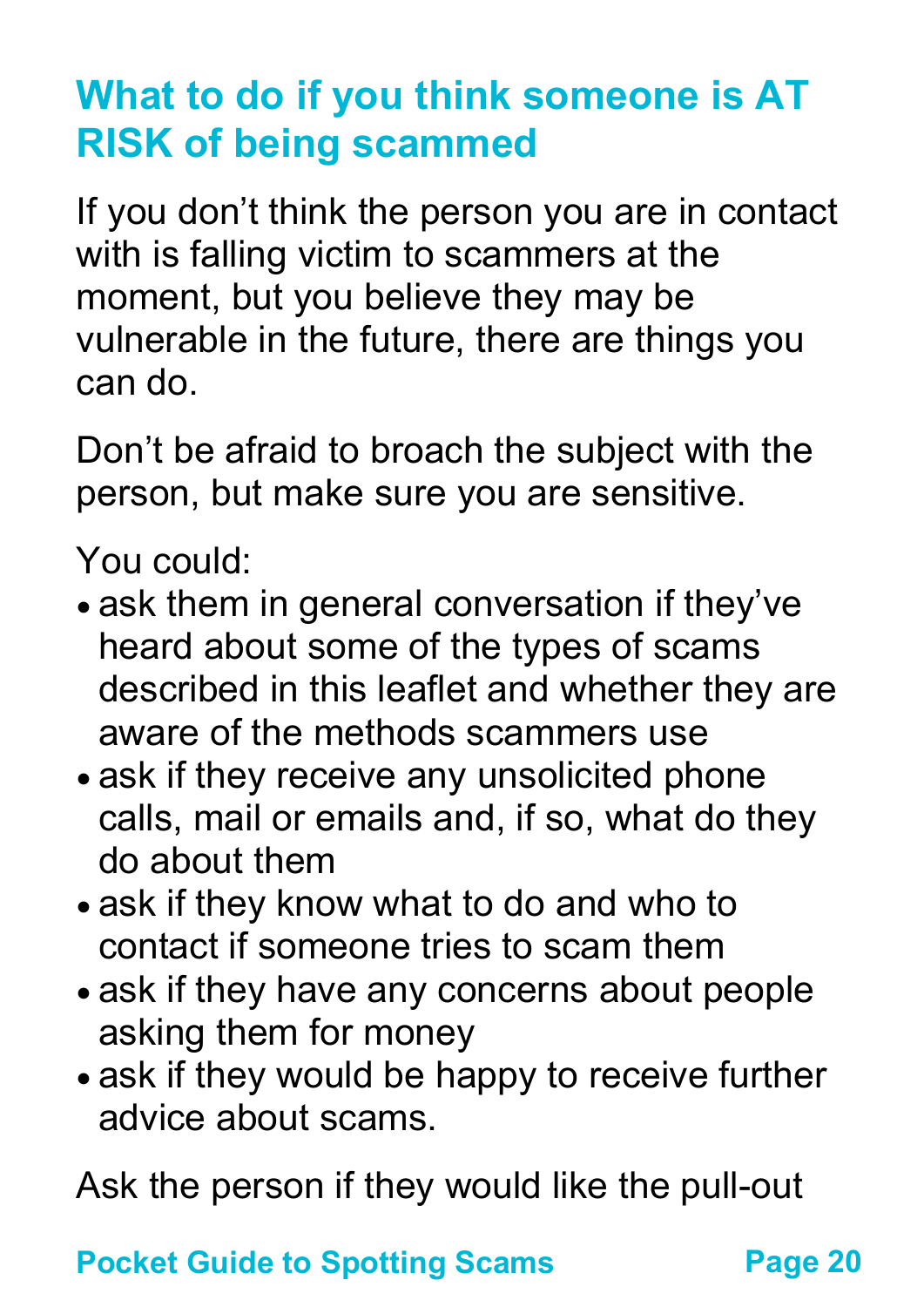scam toolkit from the middle of this leaflet which gives guidance on identifying scams, reporting them and where to get support and advice if they need it in future.

Derbyshire Trading Standards may be able to provide you with further resources that you can give to people you help to support. This includes Age UK's Avoiding Scams guide. Tel: **01629 536166** or email: **trading.standards@derbyshire.gov.uk**

Trading Standards may also be able to provide the person with a telephone call blocker if they are worried about unsolicited phone calls

#### **Benefits of a call blocker**

Mr P has learning disabilities and appeared to be giving his bank card details over the phone to anyone who asked for them. His Social Worker asked Trading Standards to provide him with a call blocker. In the first 7 months of having the blocker, **985** calls to Mr P were blocked, only **36** calls were from trusted people that Mr P knew.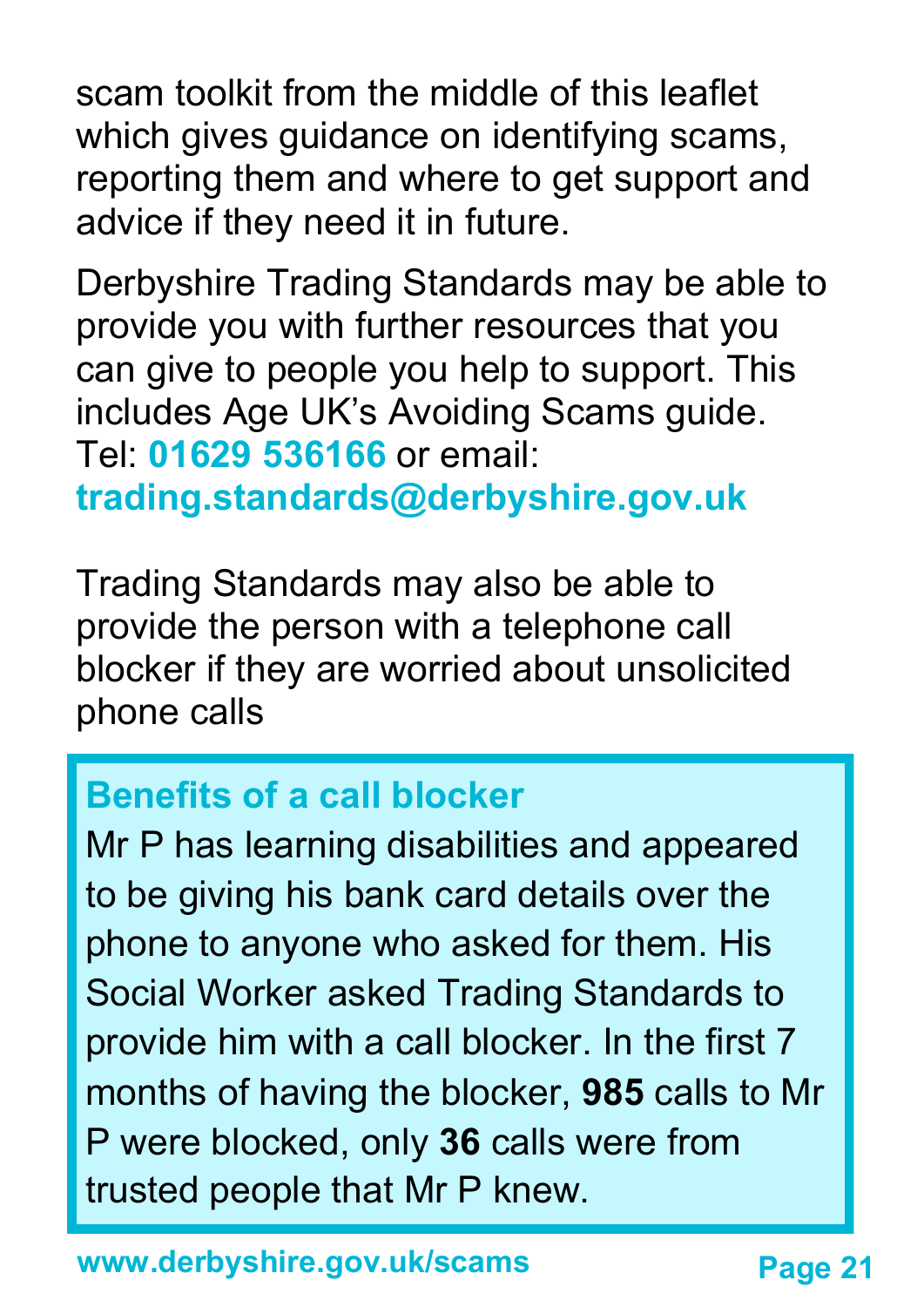# **What to do if you think someone IS BEING OR HAS been scammed**

If you think the person has already fallen victim to a scam then is important to support them and to take steps to try and stop the abuse from happening again.

**If the person IS willing to talk to you** Try to find out the details of the scam/s, but take a conversational approach instead of asking structured questions:

- try to sensitively obtain more information regarding the scams (e.g. timescales of victimisation / any contact details of scammers etc.) by asking informal and open questions
- spend time listening to the person, don't interrupt them or finish their sentences
- use honest, simple and caring language which makes them feel as if they're being empathised with and taken seriously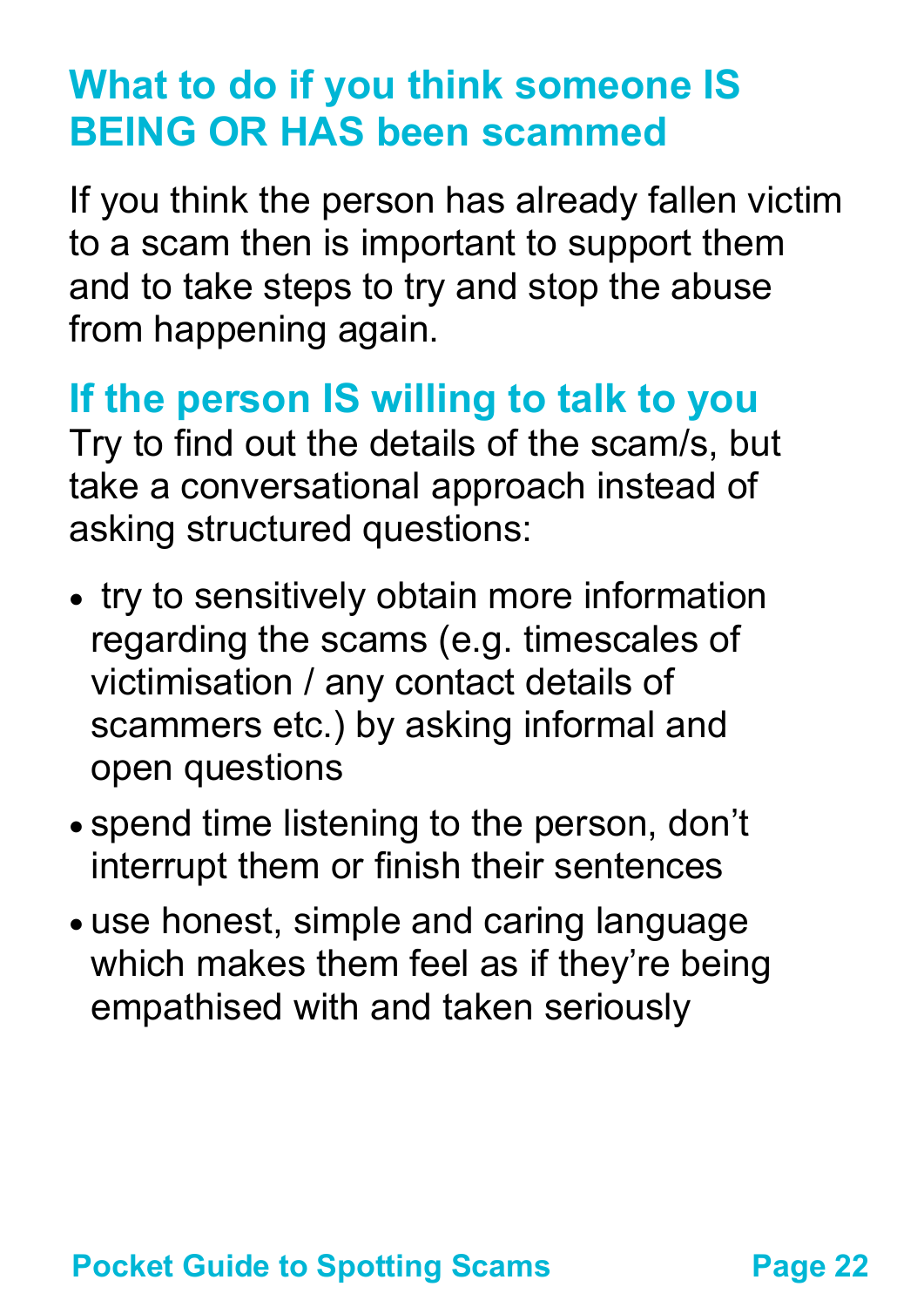

- reassure them that they aren't alone and that they shouldn't feel embarrassed. If they are an older person you could mention that the youngest scam victim recorded is 19, so it happens to people of all ages
- don't force the issue if they only want to tell you a few details then that's okay
- present the person with different options on what to do going forward, but allow and encourage them to make their own choices.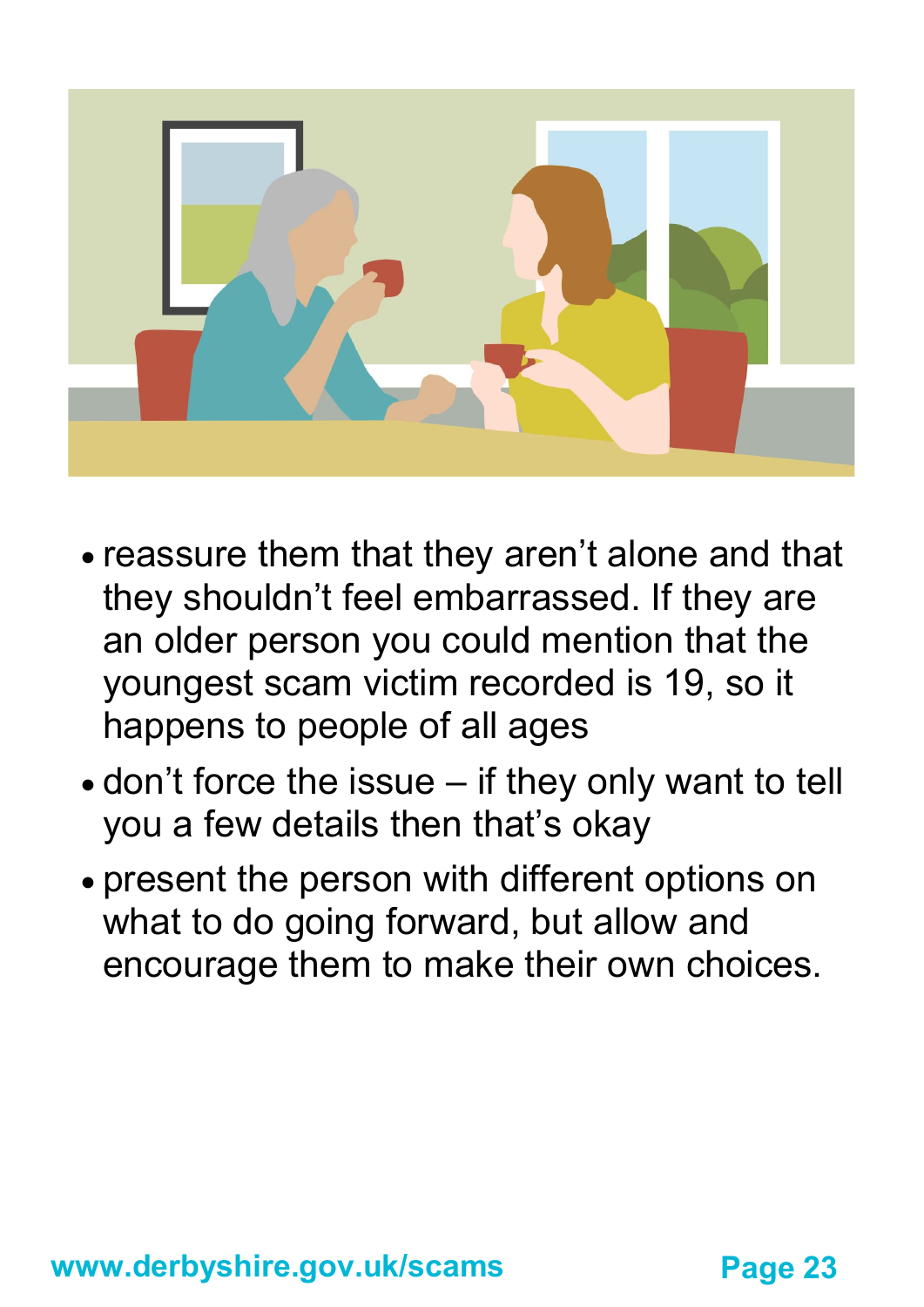# **Actions**

**Report it:** Ask the person if they would be willing to report the scam/s so they can be investigated. Scams should be reported to:

Action Fraud on tel: **0300 123 2040** or online at: **[www.actionfraud.police.uk](http://www.actionfraud.police.uk)**

**Get Advice:** Citzens Advice Consumer Service offer advice about scams at: **[www.adviceguide.org.uk](http://www.adviceguide.org.uk)** or tel: **03454 04 05 06** 

**Derbyshire Trading Standards:** may be able to offer further support such as a telephone call blocker (see page 21) and strategies for avoiding scams in future.

**Scam tool kit:** give the person the toolkit from the middle of this booklet so they have information and contact numbers if they need them in future.

**Practical steps:** if possible, support the person to take any practical steps such as contacting their bank to stop any direct debits or even opening a new bank account.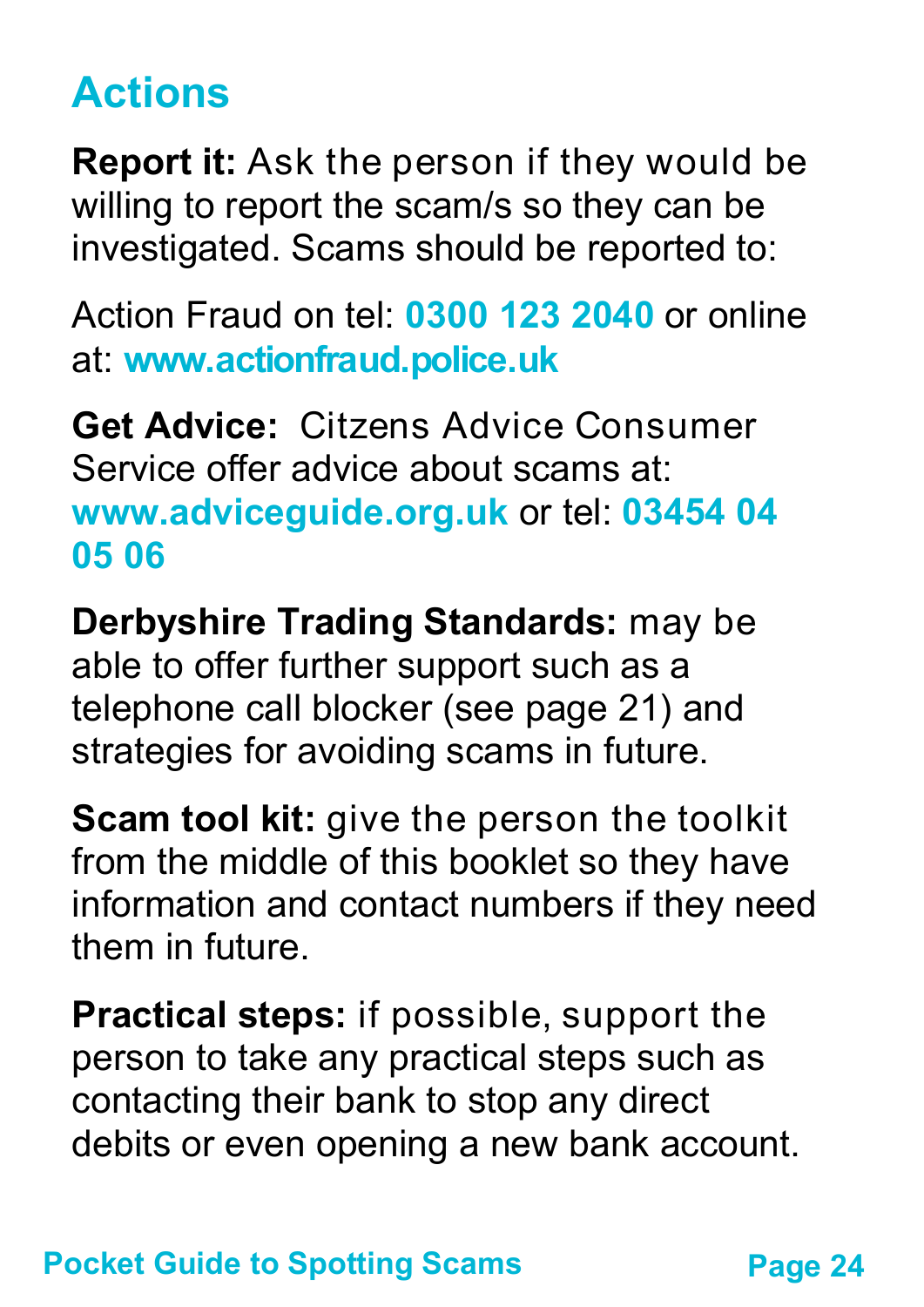

The person may also need support to report the scam and sign up for preventative schemes such as the Telephone Preference Service.

**Support:** encourage them to tell any family members or friends what has happened so they can give the person emotional support. If they don't have family or would prefer to get support from somewhere else, the organisations listed in the tool kit may be able to help.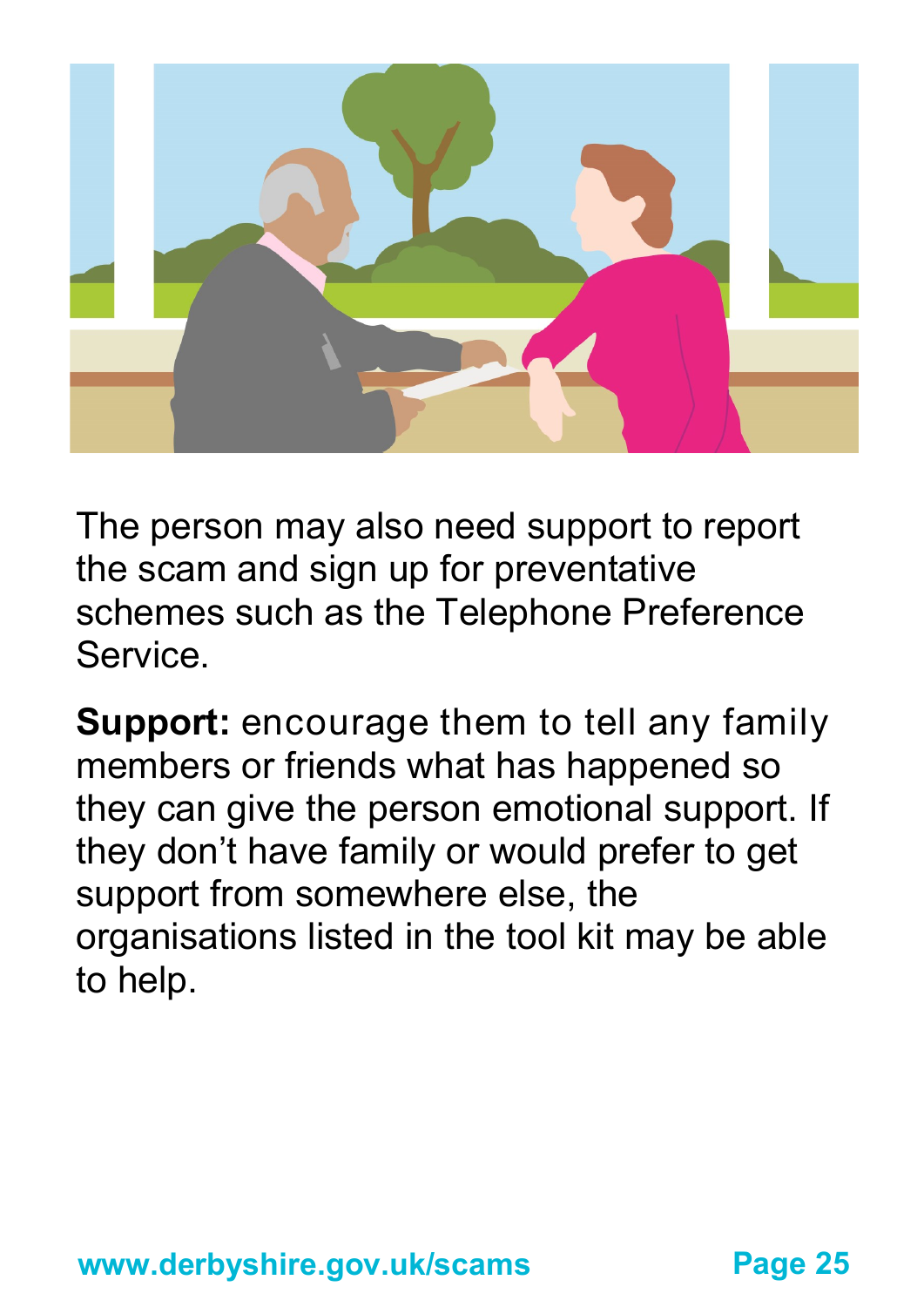# **If the person is NOT willing to talk to you**

If you think or know a person has been scammed but they are not willing to talk to you about it then it's important to be patient.

They may:

- be unable to believe that they are a scam victim – they make think you are lying or are mistaken
- become extremely distressed, angry or aggressive to learn that they are a scam victim
- feel ashamed or embarrassed that they have been scammed
- after a period of grooming, have strong emotional ties with the scammer.

Don't push it. If they don't want to discuss it, give them your contact details and some information about scams (such as the tool kit from the middle of this leaflet) and leave.

Try and follow up with a phone call or another visit a few days later. The person may be more willing to talk if they've had time for things to

**Pocket Guide to Spotting Scams Page 26**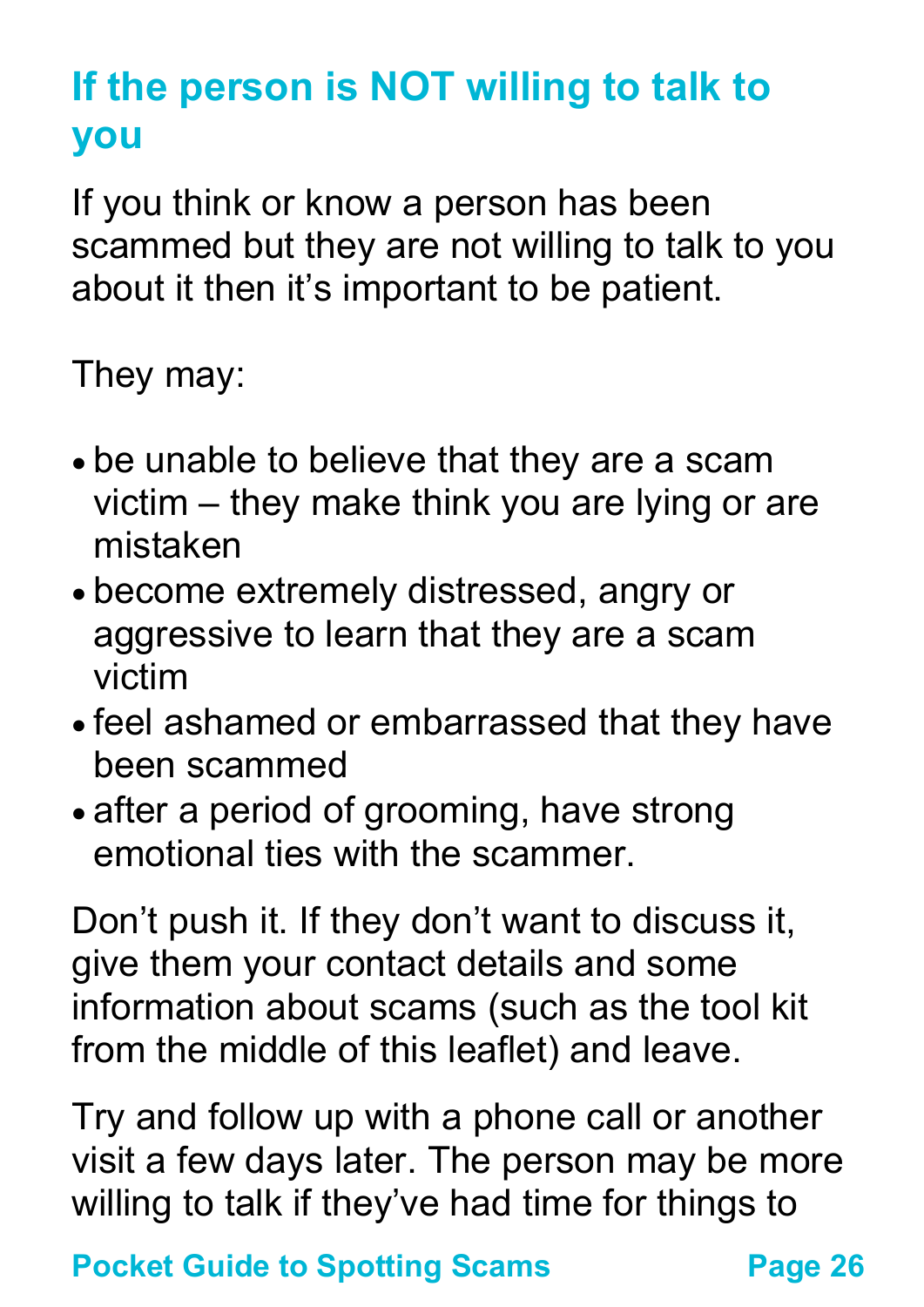sink in and to mull things over. If they are still unwilling to talk to you, seek advice from Derbyshire Trading Standards.

**However, if you think the risk of financial abuse meets the safeguarding criteria, then make a referral through your usual procedures or contact Call Derbyshire for further advice on tel: 01629 533190.**

**You can visit the Safer Derbyshire website for further information about Safeguarding:** 

**www.saferderbyshire.gov.uk**

## **Further information**

For further information about scams please contact Derbyshire Trading Standards on tel: **01629 536166** or email:

**trading.standards@derbyshire.gov.uk**

**Derbyshire Scamwatch** is working to fight scams in Derbyshire. Visit their website at: **www.derbyshirescamwatch.org.uk**

**www.derbyshire.gov.uk/scams**

**Page 27**